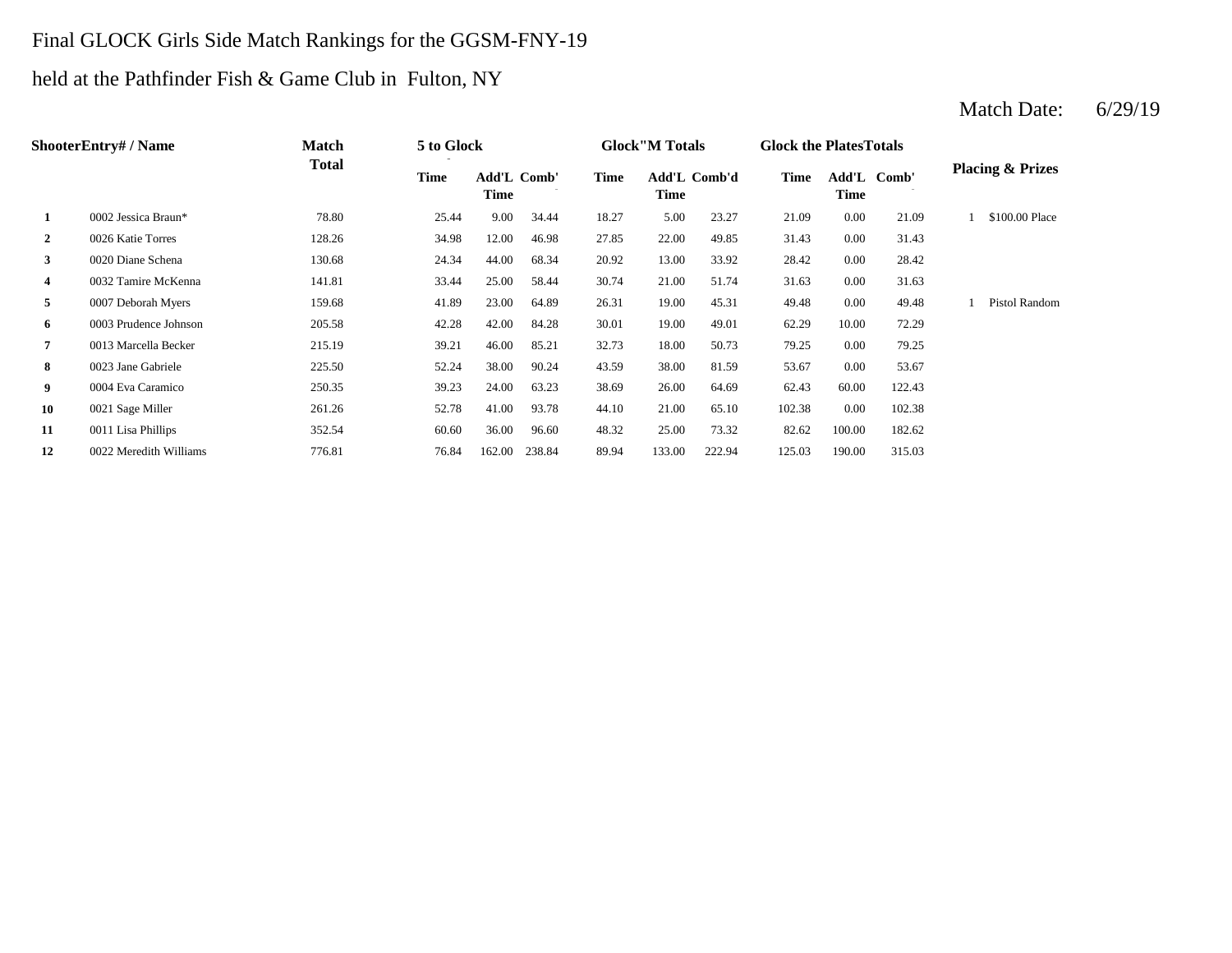## Final Pocket GLOCKS Rankings for the GGSM-FNY-19

## held at the Pathfinder Fish & Game Club in Fulton, NY

|              | <b>ShooterEntry#/Name</b> | <b>Match</b> | 5 to Glock  |                            |       |             | <b>Glock</b> "M Totals      |       | <b>Glock the PlatesTotals</b> |                            |        |   |                             |
|--------------|---------------------------|--------------|-------------|----------------------------|-------|-------------|-----------------------------|-------|-------------------------------|----------------------------|--------|---|-----------------------------|
|              |                           | <b>Total</b> | <b>Time</b> | Add'L Comb'<br><b>Time</b> |       | <b>Time</b> | Add'L Comb'd<br><b>Time</b> |       | <b>Time</b>                   | Add'L Comb'<br><b>Time</b> |        |   | <b>Placing &amp; Prizes</b> |
| 1            | 0024 Paul Hansen*         | 46.36        | 13.92       | 0.00                       | 13.92 | 13.71       | 0.00                        | 13.71 | 18.73                         | 0.00                       | 18.73  |   |                             |
| $\mathbf{2}$ | 0010 Greg Snyder*         | 54.72        | 12.88       | 1.00                       | 13.88 | 11.06       | 0.00                        | 11.06 | 19.78                         | 10.00                      | 29.78  |   |                             |
| 3            | 0005 Jim Montgomery*      | 58.32        | 16.69       | 7.00                       | 23.69 | 11.90       | 1.00                        | 12.90 | 21.73                         | 0.00                       | 21.73  |   | Pistol Place                |
| 4            | 0015 Scott Smith*         | 77.78        | 15.75       | 8.00                       | 23.75 | 13.24       | 14.00                       | 27.24 | 16.79                         | 10.00                      | 26.79  |   |                             |
| 5            | 0008 Lawrence Savino      | 85.75        | 18.82       | 9.00                       | 27.82 | 17.04       | 9.00                        | 26.04 | 31.89                         | 0.00                       | 31.89  |   | \$50.00 Random              |
| 5            |                           | 85.75        | 18.82       | 9.00                       | 27.82 | 17.04       | 9.00                        | 26.04 | 31.89                         | 0.00                       | 31.89  |   | Pistol Place                |
| 6            | 0014 Darryl Swift*        | 90.03        | 13.21       | 7.00                       | 20.21 | 13.68       | 3.00                        | 16.68 | 23.14                         | 30.00                      | 53.14  |   |                             |
| 7            | 0033 Glenn Meyer*         | 94.09        | 17.88       | 7.00                       | 24.88 | 16.44       | 3.00                        | 19.44 | 29.77                         | 20.00                      | 49.77  |   |                             |
| 8            | 0031 Zachary Pugh*        | 96.35        | 12.73       | 7.00                       | 19.73 | 10.86       | 7.00                        | 17.86 | 18.76                         | 40.00                      | 58.76  |   |                             |
| 9.           | 0009 William Zaidel       | 100.32       | 11.94       | 4.00                       | 15.94 | 13.13       | 1.00                        | 14.13 | 30.25                         | 40.00                      | 70.25  | 2 | <b>ETool Place</b>          |
| 10           | 0012 Lloyd Jeffords       | 105.39       | 22.57       | 9.00                       | 31.57 | 19.80       | 6.00                        | 25.80 | 38.02                         | 10.00                      | 48.02  | 3 | Knife Place                 |
| 11           | 0027 Stephen Baran        | 107.57       | 18.41       | 8.00                       | 26.41 | 15.33       | 4.00                        | 19.33 | 31.83                         | 30.00                      | 61.83  |   |                             |
| 12           | 0017 Allen Hawkins        | 117.88       | 13.55       | 14.00                      | 27.55 | 13.08       | 18.00                       | 31.08 | 29.25                         | 30.00                      | 59.25  |   |                             |
| 13           | 0001 Jessica Braun*       | 124.59       | 23.34       | 5.00                       | 28.34 | 14.67       | 6.00                        | 20.67 | 25.58                         | 50.00                      | 75.58  |   |                             |
| 14           | 0025 Theodore Firnstein*  | 137.73       | 21.59       | 10.00                      | 31.59 | 21.38       | 9.00                        | 30.38 | 45.76                         | 30.00                      | 75.76  |   |                             |
| 15           | 0019 James Lombard*       | 143.70       | 27.25       | 4.00                       | 31.25 | 21.28       | 16.00                       | 37.28 | 55.17                         | 20.00                      | 75.17  |   |                             |
| 16           | 0028 Kelly Colton         | 166.12       | 19.12       | 26.00                      | 45.12 | 19.23       | 8.00                        | 27.23 | 33.77                         | 60.00                      | 93.77  |   |                             |
| 17           | 0018 John Cole            | 182.31       | 19.81       | 11.00                      | 30.81 | 20.20       | 19.00                       | 39.20 | 32.30                         | 80.00                      | 112.30 |   |                             |
| 18           | 0030 Matthew Bell         | 203.10       | 15.55       | 46.00                      | 61.55 | 16.85       | 16.00                       | 32.85 | 28.70                         | 80.00                      | 108.70 |   |                             |
| 19           | 0029 Rand Colton          | 220.62       | 23.88       | 13.00                      | 36.88 | 24.47       | 7.00                        | 31.47 | 52.27                         | 100.00                     | 152.27 |   |                             |
| 20           | 0006 Thomas Dickinson     | 251.86       | 17.88       | 58.00                      | 75.88 | 22.41       | 41.00                       | 63.41 | 42.57                         | 70.00                      | 112.57 |   |                             |
| 21           | 0016 George Kibbe, II     | 316.60       | 25.30       | 52.00                      | 77.30 | 19.19       | 8.00                        | 27.19 | 42.11                         | 170.00                     | 212.11 |   |                             |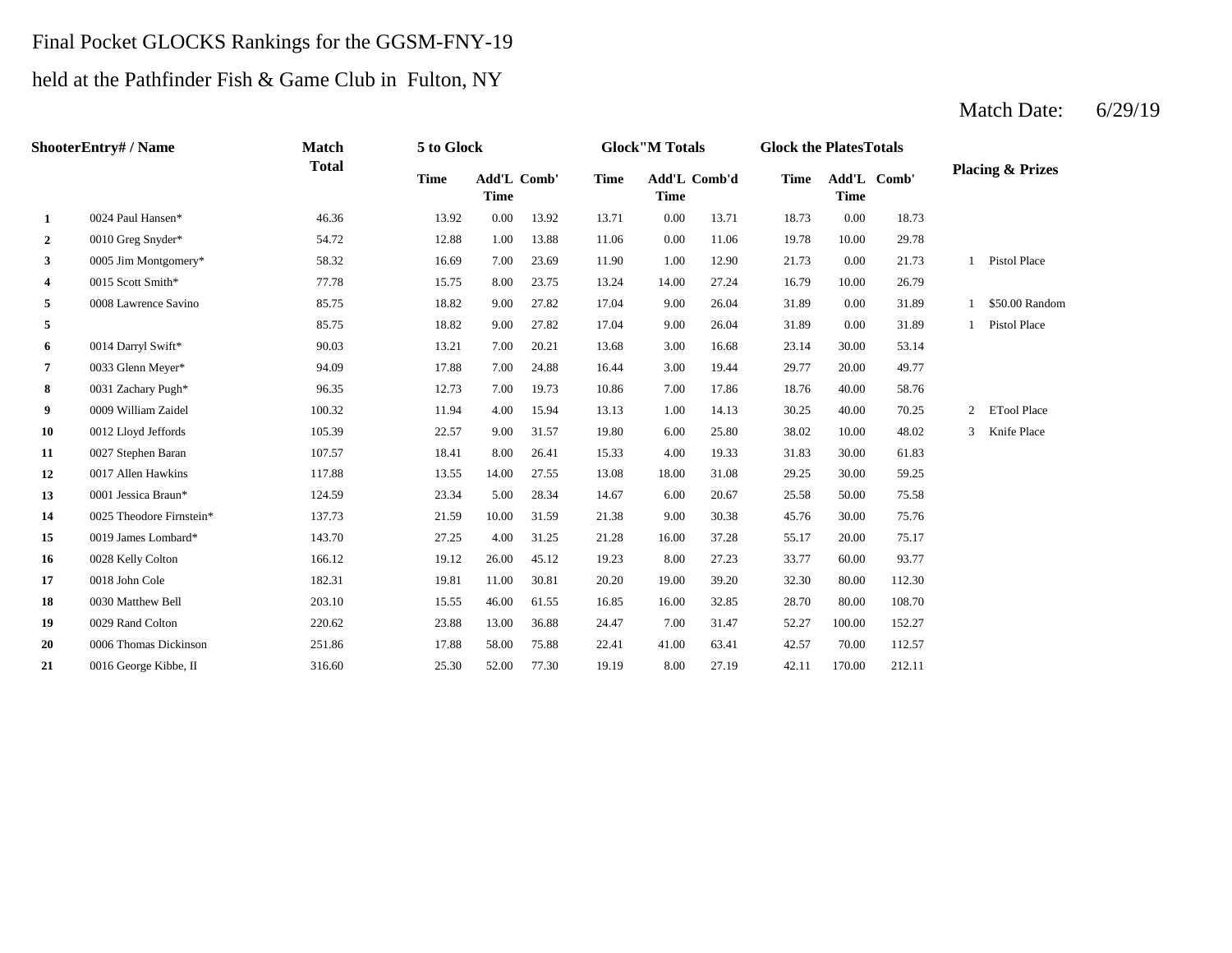Match Date:

**The following scores have not been included in the above results due to administrative issues or scoring errors Please call the GSSF office (770) 437-4718 as soon as possible for further clarification. Thank you.**

**Shooters who did not finish the match...**

**Shooters who did not show**

**0**

**Page 4 of 4 7/24/2019 10:38:03 AM Fulton, NY**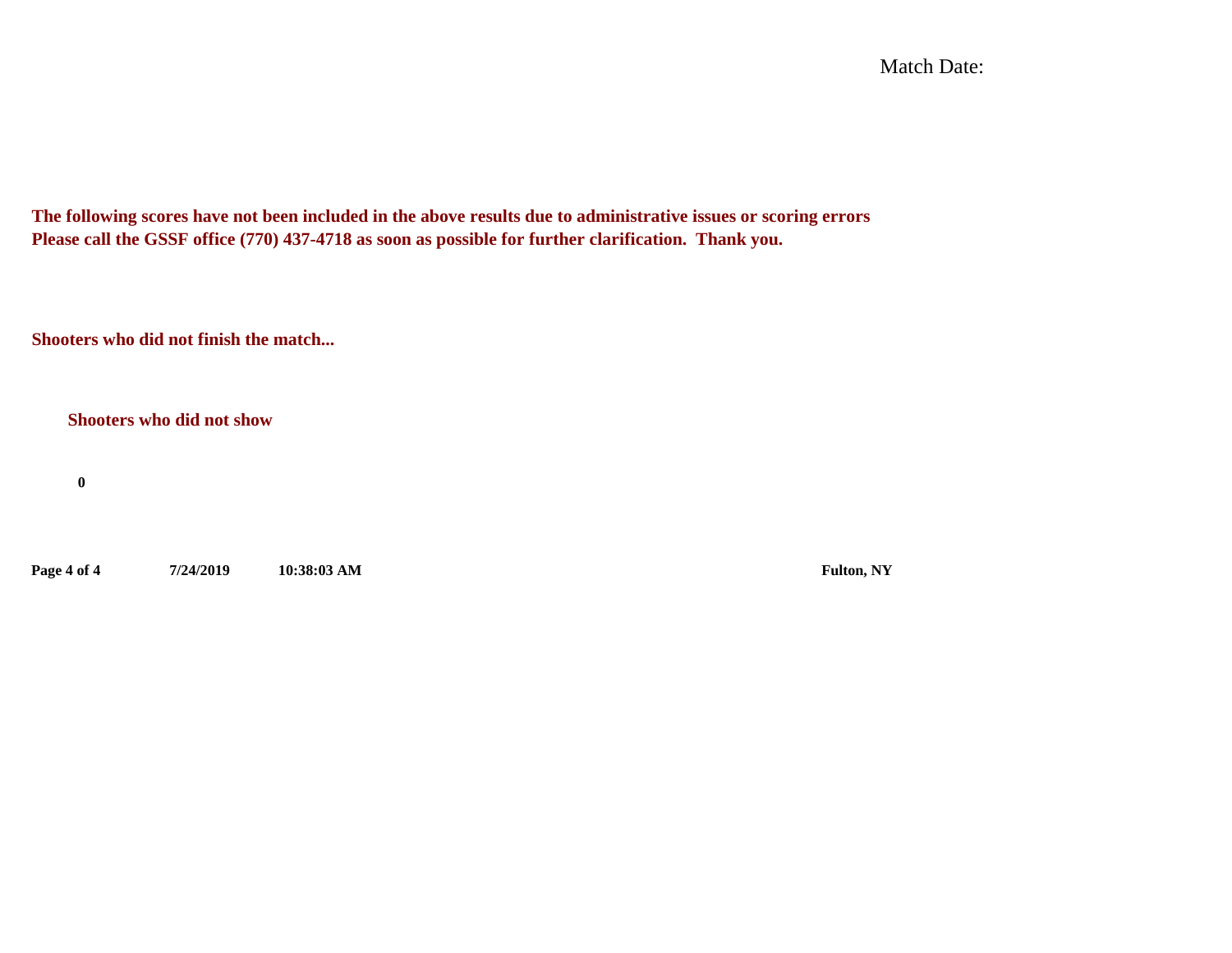## Final Civilian Rankings for the Empire State Regional Classic XXII

## held at the Pathfinder Fish & Game Club in Fulton, NY

|                | ShooterEntry# / Name    | Match        | 5 to Glock |                     |       |       | <b>Glock</b> "M Totals |              | <b>Glock the Plates Totals</b> |          |             |                |                             |                      |
|----------------|-------------------------|--------------|------------|---------------------|-------|-------|------------------------|--------------|--------------------------------|----------|-------------|----------------|-----------------------------|----------------------|
|                |                         | <b>Total</b> | Time       | Add'L Comb'<br>Time |       | Time  | Time                   | Add'L Comb'd | Time                           | Time     | Add'L Comb' |                | <b>Placing &amp; Prizes</b> | <b>Categories</b>    |
| 1              | 0128 Anthony Pluretti   | 67.50        | 19.02      | 8.00                | 27.02 | 16.44 | 5.00                   | 21.44        | 19.04                          | 0.00     | 19.04       | $\mathbf{1}$   | Pistol Place                |                      |
| $\overline{2}$ | 0001 Jessica Braun      | 81.88        | 28.87      | 10.00               | 38.87 | 16.16 | 4.00                   | 20.16        | 22.85                          | 0.00     | 22.85       | $\overline{2}$ | 100 Place                   | <b>Adult Female</b>  |
| $\mathbf{2}$   |                         | 81.88        | 28.87      | 10.00               | 38.87 | 16.16 | 4.00                   | 20.16        | 22.85                          | 0.00     | 22.85       |                | 75 Adult Female             | <b>Adult Female</b>  |
| 3              | 0061 Bill Vernola       | 85.36        | 21.32      | 14.00               | 35.32 | 20.69 | 6.00                   | 26.69        | 23.35                          | 0.00     | 23.35       | $\overline{3}$ | 75 Place                    | Senior               |
| 3              |                         | 85.36        | 21.32      | 14.00               | 35.32 | 20.69 | 6.00                   | 26.69        | 23.35                          | 0.00     | 23.35       |                | 75 Senior                   | Senior               |
| $\overline{4}$ | 0094 William Zaidel     | 87.45        | 20.59      | 18.00               | 38.59 | 19.82 | 9.00                   | 28.82        | 20.04                          | 0.00     | 20.04       |                | 50 Random                   |                      |
| 5              | 0261 Tim Rawcliffe      | 89.88        | 23.27      | 12.00               | 35.27 | 25.76 | 9.00                   | 34.76        | 19.85                          | $0.00\,$ | 19.85       |                |                             |                      |
| 6              | 0164 Doug Hague         | 90.63        | 21.24      | 16.00               | 37.24 | 21.24 | 9.00                   | 30.24        | 23.15                          | 0.00     | 23.15       |                |                             | Senior               |
| 7              | 0203 Henry Bick         | 97.11        | 26.87      | 20.00               | 46.87 | 17.55 | 11.00                  | 28.55        | 21.69                          | 0.00     | 21.69       |                |                             |                      |
| 8              | 0170 Michael Hourihan   | 97.80        | 22.52      | 21.00               | 43.52 | 18.02 | 14.00                  | 32.02        | 22.26                          | 0.00     | 22.26       |                |                             |                      |
| 9              | 0149 Allen Hawkins      | 104.97       | 22.65      | 15.00               | 37.65 | 19.26 | 19.00                  | 38.26        | 29.06                          | 0.00     | 29.06       |                |                             |                      |
| 10             | 0172 Christopher Hricik | 105.02       | 31.51      | 7.00                | 38.51 | 26.27 | 10.00                  | 36.27        | 30.24                          | 0.00     | 30.24       |                |                             |                      |
| 11             | 0021 Kenneth Bak        | 107.48       | 26.20      | 14.00               | 40.20 | 22.12 | 12.00                  | 34.12        | 33.16                          | 0.00     | 33.16       |                |                             |                      |
| 12             | 0213 Stephen Baran      | 109.27       | 20.34      | 22.00               | 42.34 | 15.82 | 22.00                  | 37.82        | 29.11                          | 0.00     | 29.11       |                |                             |                      |
| 13             | 0015 John Thompson      | 110.08       | 20.99      | 44.00               | 64.99 | 19.51 | 3.00                   | 22.51        | 22.58                          | 0.00     | 22.58       |                |                             | Senior               |
| 14             | 0150 John Cole          | 110.92       | 25.86      | 19.00               | 44.86 | 19.88 | 21.00                  | 40.88        | 25.18                          | 0.00     | 25.18       |                |                             |                      |
| 15             | 0188 Todd Miller        | 112.71       | 27.22      | 29.00               | 56.22 | 20.44 | 9.00                   | 29.44        | 27.05                          | 0.00     | 27.05       |                |                             |                      |
| 16             | 0218 Matthew Salisbury  | 114.50       | 34.71      | 11.00               | 45.71 | 27.66 | 7.00                   | 34.66        | 34.13                          | 0.00     | 34.13       |                |                             |                      |
| 17             | 0206 Katie Torres       | 126.86       | 31.92      | 16.00               | 47.92 | 27.16 | 21.00                  | 48.16        | 30.78                          | 0.00     | 30.78       |                |                             | <b>Adult Female</b>  |
| 18             | 0047 Art Pluretti       | 127.56       | 19.96      | 32.00               | 51.96 | 20.61 | 14.00                  | 34.61        | 30.99                          | 10.00    | 40.99       |                | 50 Random                   | Senior               |
| 19             | 0112 Lloyd Jeffords     | 131.72       | 29.31      | 24.00               | 53.31 | 25.72 | 21.00                  | 46.72        | 31.69                          | 0.00     | 31.69       |                | 75 Super Senior             | Super Senior         |
| 20             | 0029 Kurt Field         | 133.16       | 26.39      | 19.00               | 45.39 | 21.23 | 23.00                  | 44.23        | 43.54                          | 0.00     | 43.54       |                |                             | Senior               |
| 21             | 0186 Diane Schena       | 133.94       | 26.02      | 32.00               | 58.02 | 19.31 | 26.00                  | 45.31        | 30.61                          | 0.00     | 30.61       |                |                             | <b>Adult Female</b>  |
| 22             | 0101 Tim Phillips       | 134.61       | 31.19      | 30.00               | 61.19 | 33.26 | 6.00                   | 39.26        | 34.16                          | 0.00     | 34.16       |                |                             |                      |
| 23             | 0075 Gary Valentino     | 134.80       | 29.14      | 25.00               | 54.14 | 26.81 | 10.00                  | 36.81        | 33.85                          | 10.00    | 43.85       |                | 50 Random                   | Super Senior         |
| 24             | 0064 Joseph Runfola     | 137.78       | 37.77      | 27.00               | 64.77 | 35.31 | 10.00                  | 45.31        | 27.70                          | 0.00     | 27.70       |                |                             | Super Senior         |
| 25             | 0200 Michael Lape       | 139.22       | 25.63      | 29.00               | 54.63 | 18.72 | 33.00                  | 51.72        | 32.87                          | 0.00     | 32.87       |                |                             | Senior               |
| 26             | 0127 Connor Miller      | 142.58       | 29.59      | 36.00               | 65.59 | 26.04 | 13.00                  | 39.04        | 37.95                          | 0.00     | 37.95       |                | 75 Junior Male              | Junior Male          |
| 27             | 0081 Lawrence Savino    | 143.95       | 25.05      | 41.00               | 66.05 | 20.32 | 13.00                  | 33.32        | 44.58                          | 0.00     | 44.58       |                |                             |                      |
| 28             | 0098 Joseph Harpst      | 144.94       | 28.49      | 37.00               | 65.49 | 22.41 | 25.00                  | 47.41        | 32.04                          | 0.00     | 32.04       |                |                             |                      |
| 29             | 0013 John Rusavage      | 145.34       | 28.67      | 36.00               | 64.67 | 24.56 | 15.00                  | 39.56        | 41.11                          | 0.00     | 41.11       |                |                             | Senior               |
| 30             | 0078 Scott Sinnett      | 146.12       | 25.55      | 39.00               | 64.55 | 15.29 | 35.00                  | 50.29        | 31.28                          | 0.00     | 31.28       |                |                             | Senior               |
| 31             | 0257 Tamire McKenna     | 148.66       | 35.72      | 35.00               | 70.72 | 25.95 | 18.00                  | 43.95        | 33.99                          | 0.00     | 33.99       |                |                             | Adult Female, Senior |
| 32             | 0005 Sean Craig         | 150.61       | 24.90      | 61.00               | 85.90 | 27.24 | 10.00                  | 37.24        | 27.47                          | 0.00     | 27.47       |                |                             |                      |
| 33             | 0234 Matthew Bell       | 158.43       | 18.30      | 47.00               | 65.30 | 19.09 | 51.00                  | 70.09        | 23.04                          | 0.00     | 23.04       |                |                             |                      |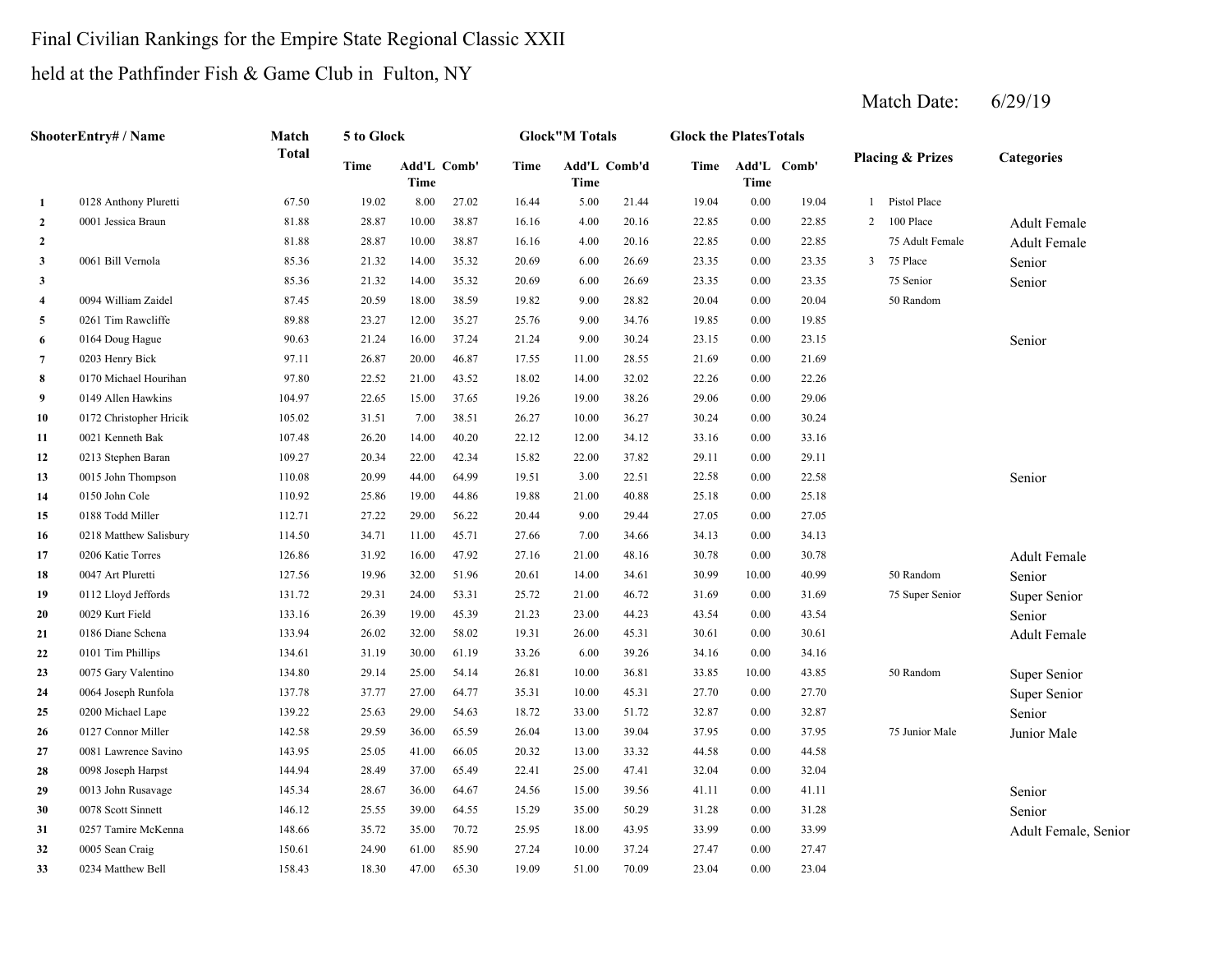|    | ShooterEntry# / Name      | Match        | 5 to Glock |        |             |       | <b>Glock</b> "M Totals |              | <b>Glock the PlatesTotals</b> |        |             |                             |                            |
|----|---------------------------|--------------|------------|--------|-------------|-------|------------------------|--------------|-------------------------------|--------|-------------|-----------------------------|----------------------------|
|    |                           | <b>Total</b> | Time       | Time   | Add'L Comb' | Time  | Time                   | Add'L Comb'd | Time                          | Time   | Add'L Comb' | <b>Placing &amp; Prizes</b> | <b>Categories</b>          |
| 34 | 0053 Chris Bigelow        | 166.31       | 38.02      | 32.00  | 70.02       | 26.36 | 14.00                  | 40.36        | 55.93                         | 0.00   | 55.93       |                             |                            |
| 35 | 0072 James Friers         | 172.69       | 27.30      | 32.00  | 59.30       | 29.15 | 18.00                  | 47.15        | 36.24                         | 30.00  | 66.24       |                             |                            |
| 36 | 0022 John Case Sr.        | 185.59       | 32.11      | 51.00  | 83.11       | 23.98 | 43.00                  | 66.98        | 35.50                         | 0.00   | 35.50       |                             | Super Senior               |
| 37 | 0069 Deborah Myers        | 186.50       | 37.97      | 34.00  | 71.97       | 24.94 | 15.00                  | 39.94        | 64.59                         | 10.00  | 74.59       |                             | Adult Female, Super Senior |
| 38 | 0018 Bruce Weiner         | 193.25       | 35.82      | 35.00  | 70.82       | 33.68 | 26.00                  | 59.68        | 52.75                         | 10.00  | 62.75       | 50 Random                   | Super Senior               |
| 39 | 0183 William Schwab       | 193.99       | 22.39      | 28.00  | 50.39       | 17.90 | 9.00                   | 26.90        | 46.70                         | 70.00  | 116.70      |                             |                            |
| 40 | 0250 Gary Shaw            | 194.30       | 45.06      | 30.00  | 75.06       | 41.16 | 16.00                  | 57.16        | 52.08                         | 10.00  | 62.08       |                             |                            |
| 41 | 0225 Steven Sheils        | 195.95       | 29.63      | 34.00  | 63.63       | 26.11 | 20.00                  | 46.11        | 36.21                         | 50.00  | 86.21       |                             |                            |
| 42 | 0242 James Silver         | 196.55       | 24.31      | 76.00  | 100.31      | 18.75 | 42.00                  | 60.75        | 35.49                         | 0.00   | 35.49       |                             |                            |
| 43 | 0237 Charles Lohmeyer Jr. | 196.85       | 21.45      | 73.00  | 94.45       | 26.49 | 19.00                  | 45.49        | 36.91                         | 20.00  | 56.91       |                             |                            |
| 44 | 0154 Jim Backus           | 198.29       | 34.78      | 33.00  | 67.78       | 29.11 | 29.00                  | 58.11        | 52.40                         | 20.00  | 72.40       |                             | Senior                     |
| 45 | 0084 Nicholas Keglovitz   | 199.33       | 30.36      | 51.00  | 81.36       | 32.14 | 33.00                  | 65.14        | 42.83                         | 10.00  | 52.83       |                             | Junior Male                |
| 46 | 0240 Anthony Sabatino     | 201.55       | 20.14      | 45.00  | 65.14       | 18.80 | 72.00                  | 90.80        | 35.61                         | 10.00  | 45.61       |                             |                            |
| 47 | 0007 Dillon Dodge         | 214.90       | 31.93      | 30.00  | 61.93       | 33.68 | 34.00                  | 67.68        | 35.29                         | 50.00  | 85.29       |                             |                            |
| 48 | 0202 Tony Blaney          | 215.99       | 39.38      | 34.00  | 73.38       | 30.56 | 51.00                  | 81.56        | 51.05                         | 10.00  | 61.05       |                             | Senior                     |
| 49 | 0121 Gerald Chamberlin    | 218.38       | 21.43      | 77.00  | 98.43       | 21.19 | 34.00                  | 55.19        | 34.76                         | 30.00  | 64.76       |                             |                            |
| 50 | 0252 Chris Bryant         | 219.56       | 26.71      | 37.00  | 63.71       | 32.98 | 55.00                  | 87.98        | 47.87                         | 20.00  | 67.87       |                             |                            |
| 51 | 0191 Jason Williams       | 238.36       | 48.22      | 60.00  | 108.22      | 28.28 | 12.00                  | 40.28        | 49.86                         | 40.00  | 89.86       |                             |                            |
| 52 | 0221 Sage Miller          | 242.70       | 40.91      | 54.00  | 94.91       | 36.03 | 40.00                  | 76.03        | 71.76                         | 0.00   | 71.76       |                             | Adult Female               |
| 53 | 0166 Jim Wheeler          | 243.06       | 23.21      | 110.00 | 133.21      | 23.60 | 31.00                  | 54.60        | 45.25                         | 10.00  | 55.25       |                             | Senior                     |
| 54 | 0156 Josh Hungerford      | 245.48       | 25.32      | 27.00  | 52.32       | 21.51 | 70.00                  | 91.51        | 51.65                         | 50.00  | 101.65      |                             |                            |
| 55 | 0117 Marcella Becker      | 245.51       | 40.97      | 67.00  | 107.97      | 36.02 | 30.00                  | 66.02        | 61.52                         | 10.00  | 71.52       |                             | Adult Female               |
| 56 | 0270 John Parsons II      | 253.06       | 30.46      | 70.00  | 100.46      | 20.91 | 93.00                  | 113.91       | 38.69                         | 0.00   | 38.69       | 50 Random                   | Senior                     |
| 57 | 0031 Eva Caramico         | 259.25       | 37.06      | 68.00  | 105.06      | 34.98 | 17.00                  | 51.98        | 62.21                         | 40.00  | 102.21      |                             | Adult Female, Super Senior |
| 58 | 0189 Andy Trudell         | 265.00       | 19.92      | 82.00  | 101.92      | 22.93 | 39.00                  | 61.93        | 51.15                         | 50.00  | 101.15      |                             |                            |
| 59 | 0010 Prudence Johnson     | 267.35       | 37.37      | 71.00  | 108.37      | 39.90 | 56.00                  | 95.90        | 43.08                         | 20.00  | 63.08       |                             | Adult Female, Senior       |
| 60 | 0037 Scott Pecoy          | 271.85       | 42.22      | 67.00  | 109.22      | 33.24 | 36.00                  | 69.24        | 53.39                         | 40.00  | 93.39       |                             |                            |
| 61 | 0076 Lawrence Scalise     | 275.82       | 41.13      | 85.00  | 126.13      | 36.17 | 52.00                  | 88.17        | 51.52                         | 10.00  | 61.52       |                             |                            |
| 62 | 0110 Bill Bender          | 287.47       | 25.50      | 108.00 | 133.50      | 20.87 | 64.00                  | 84.87        | 59.10                         | 10.00  | 69.10       |                             |                            |
| 63 | 0109 Lisa Phillips        | 301.73       | 60.57      | 56.00  | 116.57      | 54.91 | 26.00                  | 80.91        | 74.25                         | 30.00  | 104.25      |                             | Adult Female, Senior       |
| 64 | 0060 Thomas Dickinson     | 318.14       | 26.57      | 99.00  | 125.57      | 23.54 | 65.00                  | 88.54        | 44.03                         | 60.00  | 104.03      |                             |                            |
| 65 | 0035 Christopher Miller   | 332.52       | 23.06      | 90.00  | 113.06      | 22.98 | 42.00                  | 64.98        | 64.48                         | 90.00  | 154.48      |                             |                            |
| 66 | 0137 Jon Miller           | 340.83       | 42.18      | 44.00  | 86.18       | 46.24 | 36.00                  | 82.24        | 72.41                         | 100.00 | 172.41      |                             |                            |
| 67 | 0123 John Goddard         | 366.38       | 26.91      | 104.00 | 130.91      | 19.16 | 43.00                  | 62.16        | 63.31                         | 110.00 | 173.31      |                             |                            |
| 68 | 0216 Roger Stevens        | 388.09       | 50.61      | 102.00 | 152.61      | 36.28 | 40.00                  | 76.28        | 79.20                         | 80.00  | 159.20      |                             | Senior                     |
| 69 | 0030 Frank Caramico       | 413.38       | 49.00      | 61.00  | 110.00      | 45.31 | 52.00                  | 97.31        | 86.07                         | 120.00 | 206.07      | 75 Challenged               | Challenged, Super Senior   |
| 70 | 0027 Drew Boggess         | 480.12       | 45.81      | 88.00  | 133.81      | 48.56 | 39.00                  | 87.56        | 98.75                         | 160.00 | 258.75      |                             | Super Senior               |
| 71 | 0193 Meredith Williams    | 729.90       | 54.34      | 160.00 | 214.34      | 64.18 | 159.00                 | 223.18       | 112.38                        | 180.00 | 292.38      | Pistol Random               | Adult Female               |
| 72 | 0119 Joseph Jerome        | 831.77       | 20.60      | 73.00  | 93.60       | 20.21 | 78.00                  | 98.21        | 399.96                        | 240.00 | 639.96      |                             |                            |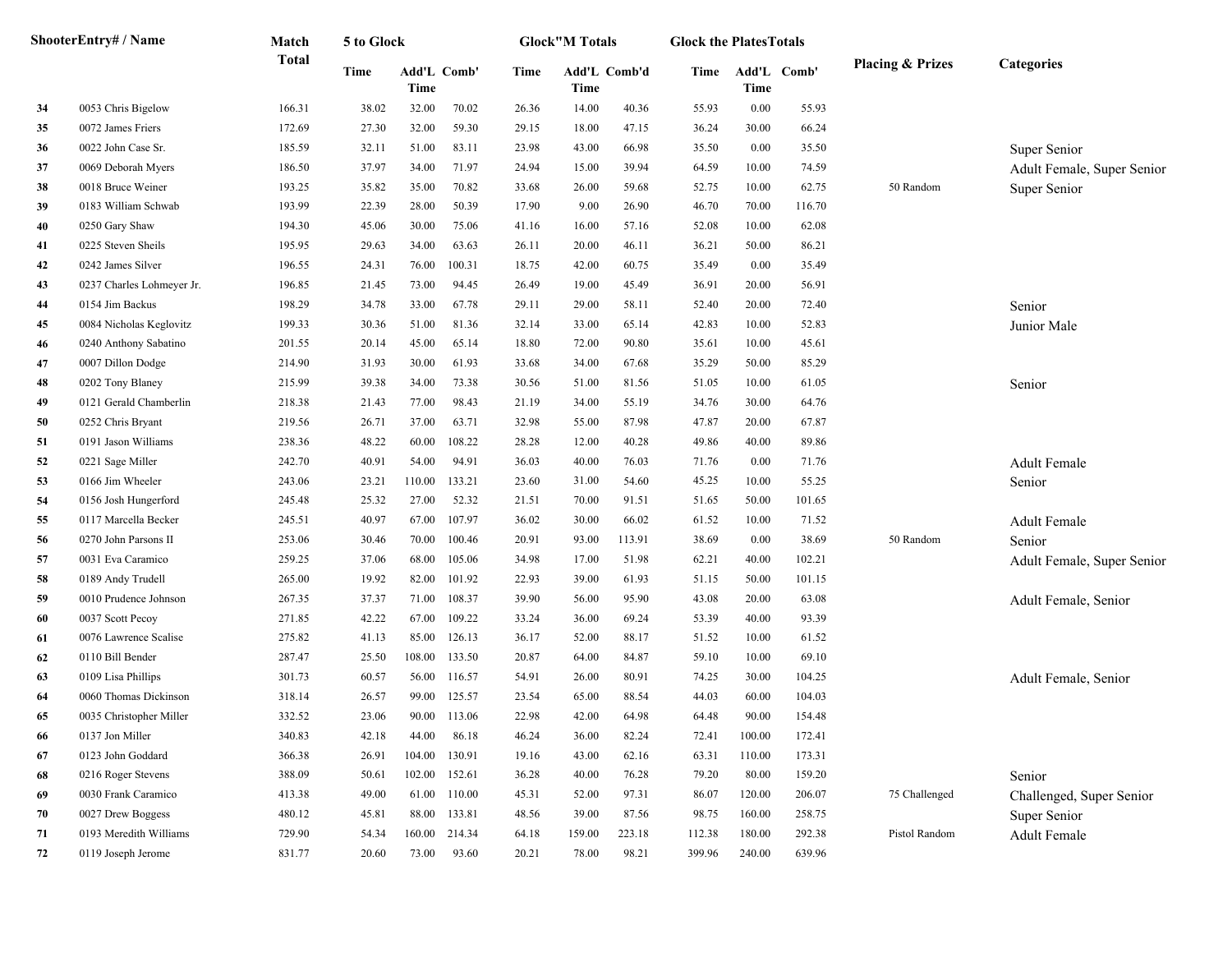|    | <b>ShooterEntry#/Name</b> | Match   | 5 to Glock |                     |        |        | <b>Glock</b> "M Totals      |        | <b>Glock the Plates Totals</b> |                     |        |                             |                          |
|----|---------------------------|---------|------------|---------------------|--------|--------|-----------------------------|--------|--------------------------------|---------------------|--------|-----------------------------|--------------------------|
|    |                           | Total   | Time       | Add'L Comb'<br>Time |        | Time   | <b>Add'L Comb'd</b><br>Time |        | Time                           | Add'L Comb'<br>Time |        | <b>Placing &amp; Prizes</b> | <b>Categories</b>        |
| 73 | 0224 Joseph Sutherland    | 947.86  | 299.97     | 300.00              | 599.97 | 65.28  | 105.00                      | 170.28 | 67.61                          | 10.00               | 177.61 |                             | Challenged, Super Senior |
|    | 0269 Joe Leotta           | ,358.12 | 299.97     | 300.00              | 599.97 | 299.97 | 270.00                      | 569.97 | 88.18                          | 100.00              | 188.18 | 50 Random                   |                          |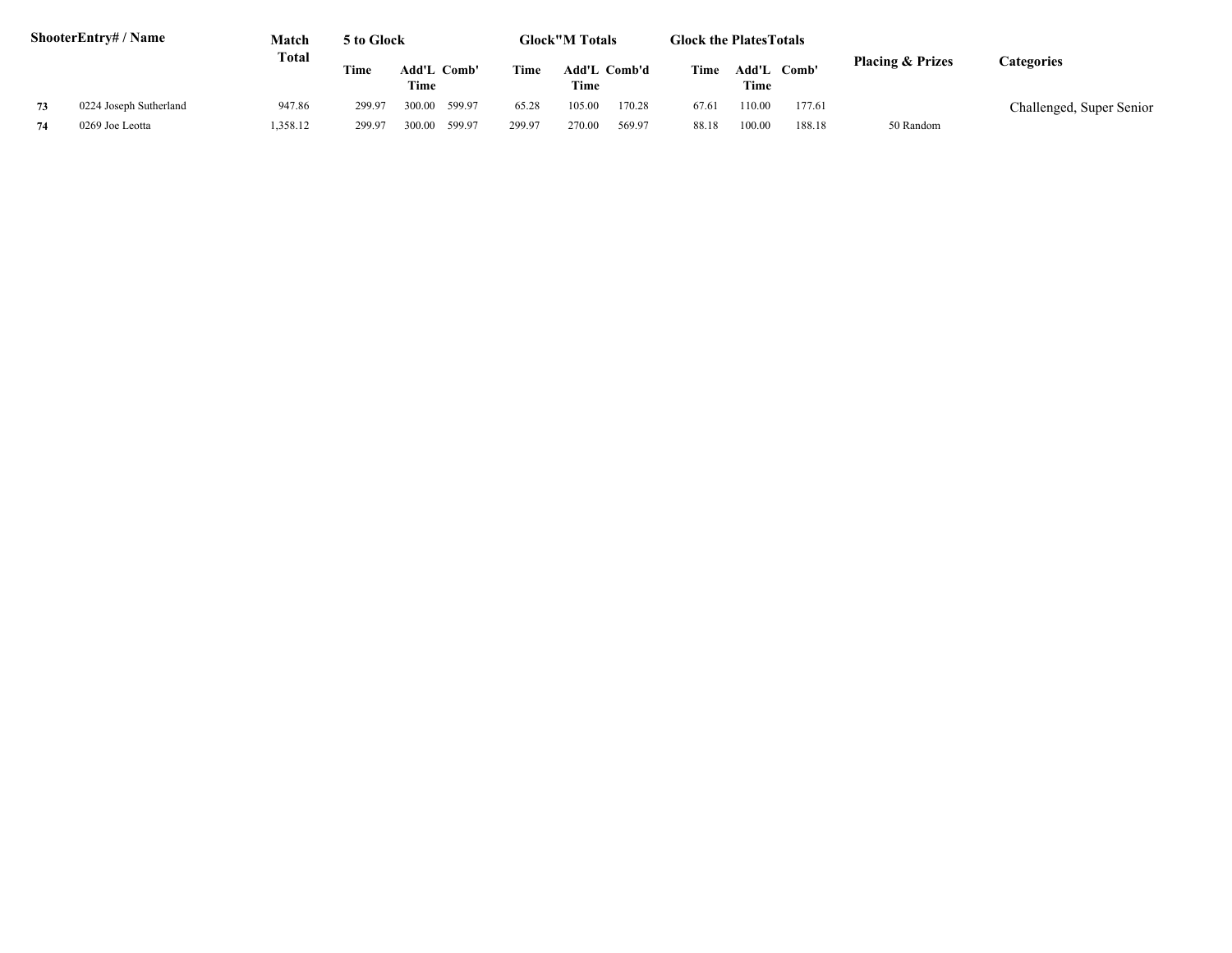### Final Competition Rankings for the Empire State Regional Classic XXII

held at the Pathfinder Fish & Game Club in Fulton, NY

|              | ShooterEntry# / Name      | Match        | 5 to Glock  |                     |       |             | <b>Glock</b> "M Totals |       | <b>Glock the PlatesTotals</b> |       |             |                |                             |
|--------------|---------------------------|--------------|-------------|---------------------|-------|-------------|------------------------|-------|-------------------------------|-------|-------------|----------------|-----------------------------|
|              |                           | <b>Total</b> | <b>Time</b> | Add'L Comb'<br>Time |       | <b>Time</b> | Add'L Comb'd<br>Time   |       | <b>Time</b>                   | Time  | Add'L Comb' |                | <b>Placing &amp; Prizes</b> |
| 1            | 0246 Zachary Pugh*        | 51.61        | 19.46       | 2.00                | 21.46 | 15.12       | 2.00                   | 17.12 | 13.03                         | 0.00  | 13.03       |                | 1 Pistol MatchMeister       |
| $\mathbf{2}$ | 0265 Brian Harrison*      | 54.95        | 18.32       | 4.00                | 22.32 | 14.65       | 3.00                   | 17.65 | 14.98                         | 0.00  | 14.98       |                |                             |
| 3            | 0196 Paul Hansen*         | 60.06        | 20.46       | 3.00                | 23.46 | 19.12       | 2.00                   | 21.12 | 15.48                         | 0.00  | 15.48       | 1              | Pistol Place                |
| 3            |                           | 60.06        | 20.46       | 3.00                | 23.46 | 19.12       | 2.00                   | 21.12 | 15.48                         | 0.00  | 15.48       |                | 50 Random                   |
| 4            | 0057 Jim Montgomery*      | 68.13        | 27.09       | 5.00                | 32.09 | 18.62       | 1.00                   | 19.62 | 16.42                         | 0.00  | 16.42       |                |                             |
| 5            | 0002 Jessica Braun        | 73.94        | 28.29       | 6.00                | 34.29 | 16.73       | 2.00                   | 18.73 | 20.92                         | 0.00  | 20.92       | 1              | Pistol Place                |
| 6            | 0096 William Zaidel       | 75.74        | 20.79       | 6.00                | 26.79 | 18.42       | 4.00                   | 22.42 | 26.53                         | 0.00  | 26.53       | 2              | 100 Place                   |
| 7            | 0105 Greg Snyder*         | 77.06        | 19.61       | 22.00               | 41.61 | 15.01       | 5.00                   | 20.01 | 15.44                         | 0.00  | 15.44       | $\overline{4}$ | Pistol Membership Pro       |
| 8            | 0161 Alan Brooks Jr.*     | 81.08        | 19.83       | 21.00               | 40.83 | 16.67       | 4.00                   | 20.67 | 19.58                         | 0.00  | 19.58       |                |                             |
| 9            | 0262 Tim Rawcliffe        | 83.84        | 23.04       | 4.00                | 27.04 | 26.02       | 10.00                  | 36.02 | 20.78                         | 0.00  | 20.78       | 3              | 75 Place                    |
| 10           | 0165 Doug Hague           | 84.91        | 23.62       | 12.00               | 35.62 | 20.91       | 7.00                   | 27.91 | 21.38                         | 0.00  | 21.38       |                |                             |
| 11           | 0091 James Thurston*      | 92.06        | 23.00       | 17.00               | 40.00 | 20.39       | 8.00                   | 28.39 | 23.67                         | 0.00  | 23.67       |                |                             |
| 12           | 0212 Derrick Banning* Jr. | 94.22        | 30.39       | 9.00                | 39.39 | 28.57       | 2.00                   | 30.57 | 24.26                         | 0.00  | 24.26       |                |                             |
| 13           | 0062 Bill Vernola         | 96.25        | 23.05       | 14.00               | 37.05 | 23.27       | 8.00                   | 31.27 | 27.93                         | 0.00  | 27.93       |                |                             |
| 14           | 0174 Christopher Hricik   | 100.83       | 28.67       | 12.00               | 40.67 | 27.17       | 4.00                   | 31.17 | 28.99                         | 0.00  | 28.99       |                |                             |
| 15           | 0008 Doug Dutcher*        | 103.99       | 17.30       | 35.00               | 52.30 | 14.80       | 13.00                  | 27.80 | 23.89                         | 0.00  | 23.89       |                |                             |
| 16           | 0141 Patrick Johnson      | 104.26       | 25.72       | 13.00               | 38.72 | 23.06       | 16.00                  | 39.06 | 26.48                         | 0.00  | 26.48       |                |                             |
| 17           | 0158 Josh Hungerford      | 111.45       | 26.13       | 22.00               | 48.13 | 19.41       | 16.00                  | 35.41 | 27.91                         | 0.00  | 27.91       |                |                             |
| 18           | 0016 John Thompson        | 114.35       | 22.66       | 26.00               | 48.66 | 23.03       | 18.00                  | 41.03 | 24.66                         | 0.00  | 24.66       |                |                             |
| 19           | 0113 Lloyd Jeffords       | 120.12       | 29.83       | 19.00               | 48.83 | 23.53       | 4.00                   | 27.53 | 43.76                         | 0.00  | 43.76       |                | 50 Random                   |
| 20           | 0034 Gregory Stolarski    | 121.07       | 36.66       | 11.00               | 47.66 | 27.46       | 18.00                  | 45.46 | 27.95                         | 0.00  | 27.95       |                |                             |
| 21           | 0168 Jim Wheeler          | 122.25       | 24.69       | 21.00               | 45.69 | 20.48       | 20.00                  | 40.48 | 26.08                         | 10.00 | 36.08       |                |                             |
| 22           | 0102 Tim Phillips         | 122.54       | 36.32       | 12.00               | 48.32 | 35.56       | 7.00                   | 42.56 | 31.66                         | 0.00  | 31.66       |                |                             |
| 23           | 0040 David Dudziak        | 129.55       | 33.45       | 22.00               | 55.45 | 26.67       | 8.00                   | 34.67 | 39.43                         | 0.00  | 39.43       |                | 50 Random                   |
| 24           | 0151 John Cole            | 130.21       | 27.04       | 37.00               | 64.04 | 23.26       | 19.00                  | 42.26 | 23.91                         | 0.00  | 23.91       |                |                             |
| 25           | 0082 Lawrence Savino      | 130.71       | 23.45       | 38.00               | 61.45 | 21.22       | 10.00                  | 31.22 | 38.04                         | 0.00  | 38.04       |                |                             |
| 26           | 0019 Bruce Weiner         | 133.79       | 35.71       | 29.00               | 64.71 | 28.85       | 5.00                   | 33.85 | 35.23                         | 0.00  | 35.23       |                |                             |
| 27           | 0050 Robert Ocker         | 136.43       | 47.49       | 25.00               | 72.49 | 32.40       | 4.00                   | 36.40 | 27.54                         | 0.00  | 27.54       |                |                             |
| 28           | 0184 William Schwab       | 138.33       | 21.71       | 38.00               | 59.71 | 19.45       | 12.00                  | 31.45 | 37.17                         | 10.00 | 47.17       |                |                             |
| 29           | 0214 Stephen Baran        | 138.34       | 18.02       | 58.00               | 76.02 | 15.35       | 23.00                  | 38.35 | 23.97                         | 0.00  | 23.97       |                |                             |
| 30           | 0079 Scott Sinnett        | 138.61       | 19.65       | 40.00               | 59.65 | 18.36       | 30.00                  | 48.36 | 30.60                         | 0.00  | 30.60       |                |                             |
| 31           | 0067 Colin Blake          | 139.04       | 29.18       | 25.00               | 54.18 | 17.41       | 20.00                  | 37.41 | 27.45                         | 20.00 | 47.45       |                |                             |
| 32           | 0070 Deborah Myers        | 146.46       | 30.30       | 33.00               | 63.30 | 32.14       | 7.00                   | 39.14 | 34.02                         | 10.00 | 44.02       |                |                             |
| 33           | 0227 Steven Sheils        | 148.86       | 37.14       | 23.00               | 60.14 | 23.14       | 28.00                  | 51.14 | 37.58                         | 0.00  | 37.58       |                |                             |
| 34           | 0014 John Rusavage        | 151.15       | 30.90       | 26.00               | 56.90 | 28.10       | 15.00                  | 43.10 | 41.15                         | 10.00 | 51.15       |                |                             |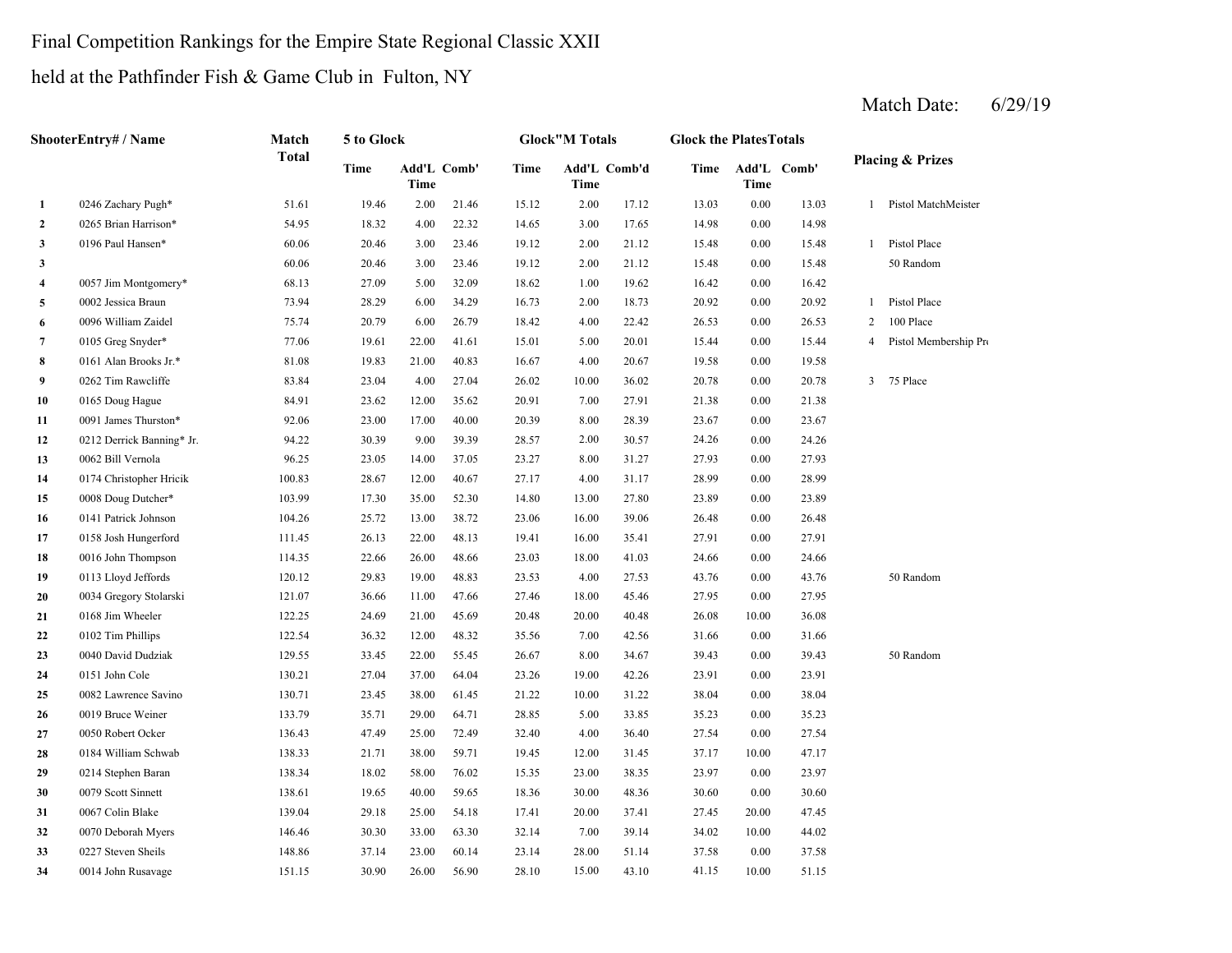|    | <b>ShooterEntry# / Name</b> | Match        | 5 to Glock |                     |        |             | <b>Glock"M Totals</b> |              | <b>Glock the Plates Totals</b> |        |             |                             |
|----|-----------------------------|--------------|------------|---------------------|--------|-------------|-----------------------|--------------|--------------------------------|--------|-------------|-----------------------------|
|    |                             | <b>Total</b> | Time       | Add'L Comb'<br>Time |        | <b>Time</b> | Time                  | Add'L Comb'd | Time                           | Time   | Add'L Comb' | <b>Placing &amp; Prizes</b> |
| 35 | 0155 Jim Backus             | 152.78       | 32.36      | 24.00               | 56.36  | 27.80       | 16.00                 | 43.80        | 42.62                          | 10.00  | 52.62       |                             |
| 36 | 0099 Joseph Harpst          | 157.87       | 35.77      | 37.00               | 72.77  | 23.86       | 24.00                 | 47.86        | 37.24                          | 0.00   | 37.24       |                             |
| 37 | 0243 James Silver           | 160.64       | 21.87      | 55.00               | 76.87  | 18.27       | 28.00                 | 46.27        | 37.50                          | 0.00   | 37.50       |                             |
| 38 | 0235 Matthew Bell           | 161.86       | 19.58      | 52.00               | 71.58  | 19.41       | 37.00                 | 56.41        | 23.87                          | 10.00  | 33.87       |                             |
| 39 | 0190 Andy Trudell           | 173.42       | 21.08      | 27.00               | 48.08  | 26.45       | 25.00                 | 51.45        | 53.89                          | 20.00  | 73.89       |                             |
| 40 | 0146 George Kibbe, II       | 178.39       | 35.81      | 58.00               | 93.81  | 31.90       | 25.00                 | 56.90        | 27.68                          | 0.00   | 27.68       |                             |
| 41 | 0187 Diane Schena           | 180.75       | 28.56      | 58.00               | 86.56  | 19.34       | 24.00                 | 43.34        | 40.85                          | 10.00  | 50.85       | Pistol Random               |
| 42 | 0073 James Friers           | 184.99       | 29.23      | 67.00               | 96.23  | 20.60       | 29.00                 | 49.60        | 39.16                          | 0.00   | 39.16       |                             |
| 43 | 0024 Brian Schuerch*        | 191.64       | 19.35      | 44.00               | 63.35  | 18.49       | 27.00                 | 45.49        | 52.80                          | 30.00  | 82.80       | 50 Random                   |
| 44 | 0177 James Lombard*         | 199.81       | 41.36      | 27.00               | 68.36  | 34.78       | 49.00                 | 83.78        | 47.67                          | 0.00   | 47.67       | 50 Random                   |
| 45 | 0054 Chris Bigelow          | 201.62       | 35.36      | 34.00               | 69.36  | 25.52       | 22.00                 | 47.52        | 54.74                          | 30.00  | 84.74       |                             |
| 46 | 0255 Stephen Runions        | 205.25       | 27.69      | 61.00               | 88.69  | 24.81       | 55.00                 | 79.81        | 36.75                          | 0.00   | 36.75       |                             |
| 47 | 0111 Bill Bender            | 207.22       | 25.92      | 59.00               | 84.92  | 25.57       | 24.00                 | 49.57        | 62.73                          | 10.00  | 72.73       |                             |
| 48 | 0241 Anthony Sabatino       | 209.65       | 20.04      | 45.00               | 65.04  | 26.94       | 68.00                 | 94.94        | 39.67                          | 10.00  | 49.67       |                             |
| 49 | 0253 Chris Bryant           | 218.55       | 31.94      | 63.00               | 94.94  | 28.78       | 23.00                 | 51.78        | 41.83                          | 30.00  | 71.83       |                             |
| 50 | 0238 Charles Lohmeyer Jr.   | 224.91       | 25.85      | 62.00               | 87.85  | 21.36       | 29.00                 | 50.36        | 36.70                          | 50.00  | 86.70       |                             |
| 51 | 0229 Michael Tillotson      | 243.20       | 24.92      | 67.00               | 91.92  | 30.07       | 38.00                 | 68.07        | 43.21                          | 40.00  | 83.21       |                             |
| 52 | 0138 Jon Miller             | 275.28       | 41.84      | 50.00               | 91.84  | 37.96       | 40.00                 | 77.96        | 65.48                          | 40.00  | 105.48      |                             |
| 53 | 0181 Terry Holbrook         | 294.25       | 50.50      | 88.00               | 138.50 | 49.76       | 54.00                 | 103.76       | 51.99                          | 0.00   | 51.99       | 50 Random                   |
| 54 | 0028 Drew Boggess           | 295.45       | 46.12      | 60.00               | 106.12 | 41.56       | 16.00                 | 57.56        | 81.77                          | 50.00  | 131.77      |                             |
| 55 | 0192 Jason Williams         | 317.99       | 35.73      | 118.00              | 153.73 | 41.59       | 61.00                 | 102.59       | 41.67                          | 20.00  | 61.67       | 50 Random                   |
| 56 | 0077 Lawrence Scalise       | 347.01       | 41.59      | 114.00              | 155.59 | 35.80       | 39.00                 | 74.80        | 56.62                          | 60.00  | 116.62      | 50 Random                   |
| 57 | 0085 Nicholas Keglovitz     | 360.14       | 27.28      | 54.00               | 81.28  | 30.26       | 18.00                 | 48.26        | 50.60                          | 180.00 | 230.60      |                             |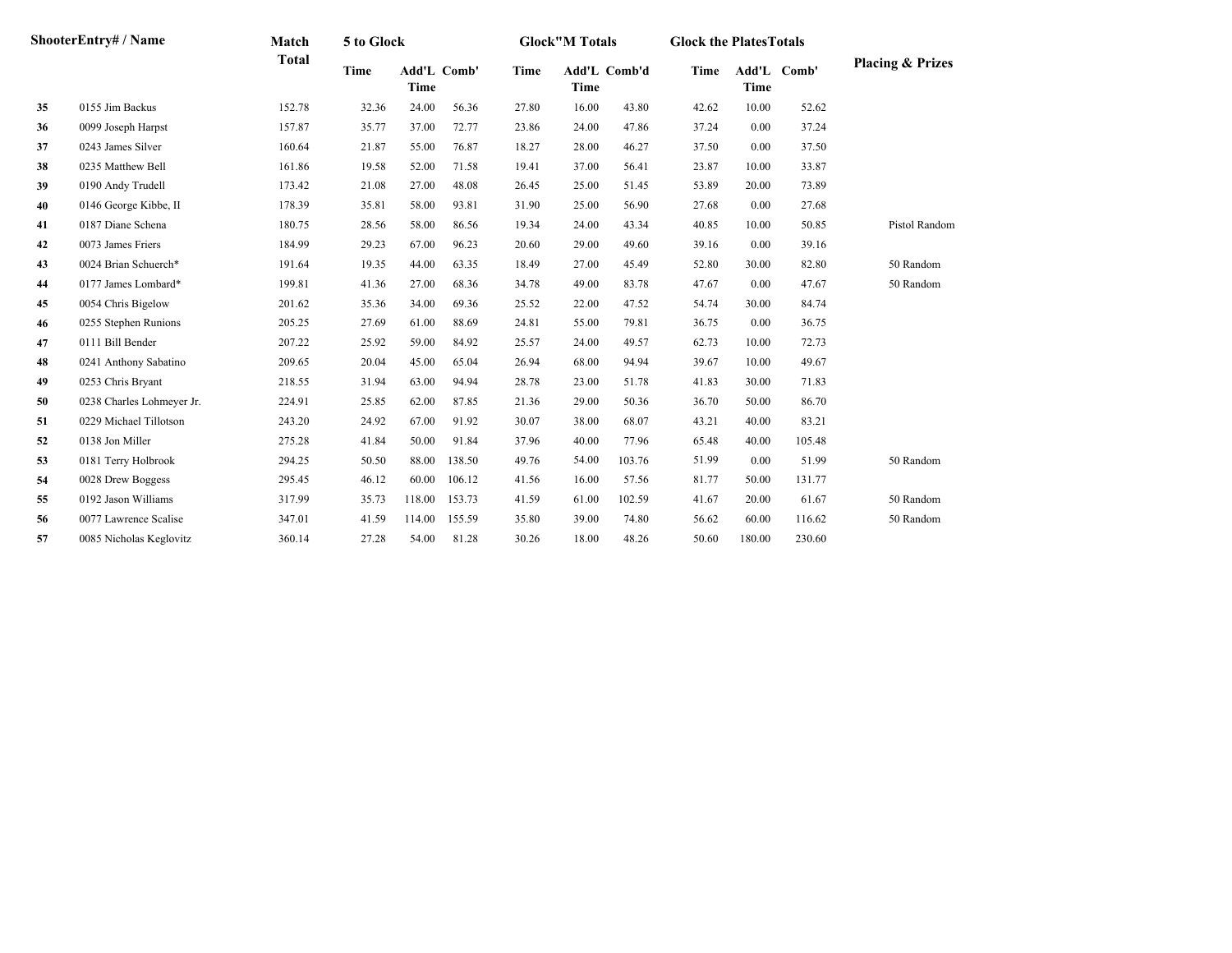## Final Guardian Rankings for the Empire State Regional Classic XXII

## held at the Pathfinder Fish & Game Club in Fulton, NY

|              | <b>ShooterEntry#/Name</b> | Match        | 5 to Glock  |       |                    |       | <b>Glock</b> "M Totals |              | <b>Glock the Plates Totals</b> |             |             |                |                             |                   |
|--------------|---------------------------|--------------|-------------|-------|--------------------|-------|------------------------|--------------|--------------------------------|-------------|-------------|----------------|-----------------------------|-------------------|
|              |                           | <b>Total</b> | <b>Time</b> | Time  | <b>Add'L Comb'</b> | Time  | Time                   | Add'L Comb'd | Time                           | <b>Time</b> | Add'L Comb' |                | <b>Placing &amp; Prizes</b> | <b>Categories</b> |
| 1            | 0210 Derrick Banning Jr.  | 86.54        | 31.41       | 4.00  | 35.41              | 28.37 | 1.00                   | 29.37        | 21.76                          | 0.00        | 21.76       |                | Pistol Place                | Senior            |
| 1            |                           | 86.54        | 31.41       | 4.00  | 35.41              | 28.37 | 1.00                   | 29.37        | 21.76                          | 0.00        | 21.76       |                | 75 Senior                   | Senior            |
| $\mathbf{2}$ | 0087 Michael Keglovitz    | 88.57        | 29.06       | 6.00  | 35.06              | 22.60 | 9.00                   | 31.60        | 21.91                          | 0.00        | 21.91       | $\overline{2}$ | 100 Place                   | Senior            |
| 3            | 0044 Todd Seier           | 94.09        | 23.85       | 22.00 | 45.85              | 18.26 | 3.00                   | 21.26        | 26.98                          | 0.00        | 26.98       |                | 3 Etool Place               | Senior            |
| 4            | 0139 Patrick Johnson      | 95.11        | 27.17       | 14.00 | 41.17              | 22.26 | 8.00                   | 30.26        | 23.68                          | 0.00        | 23.68       |                |                             |                   |
| 5            | 0063 Shane Murray         | 97.57        | 31.83       | 11.00 | 42.83              | 15.65 | 16.00                  | 31.65        | 23.09                          | 0.00        | 23.09       |                |                             |                   |
| 6            | 0118 William Becker       | 101.37       | 25.70       | 14.00 | 39.70              | 19.62 | 18.00                  | 37.62        | 24.05                          | 0.00        | 24.05       |                |                             | Senior            |
| 7            | 0268 Kevin Dix            | 110.38       | 27.18       | 22.00 | 49.18              | 20.39 | 7.00                   | 27.39        | 33.81                          | 0.00        | 33.81       |                |                             | Senior            |
| 8            | 0032 Gregory Stolarski    | 121.91       | 32.16       | 18.00 | 50.16              | 25.90 | 11.00                  | 36.90        | 34.85                          | 0.00        | 34.85       |                | 50 Random                   | Senior            |
| 9            | 0038 David Dudziak        | 132.86       | 32.08       | 24.00 | 56.08              | 24.67 | 18.00                  | 42.67        | 34.11                          | 0.00        | 34.11       |                | 75 Super Senior             | Super Senior      |
| 9            |                           | 132.86       | 32.08       | 24.00 | 56.08              | 24.67 | 18.00                  | 42.67        | 34.11                          | 0.00        | 34.11       |                | 50 Random                   | Super Senior      |
| 10           | 0143 George Kibbe, II     | 138.02       | 29.45       | 32.00 | 61.45              | 27.02 | 21.00                  | 48.02        | 28.55                          | 0.00        | 28.55       |                |                             | Senior            |
| 11           | 0222 Chris Apa            | 159.44       | 39.37       | 39.00 | 78.37              | 29.88 | 8.00                   | 37.88        | 43.19                          | 0.00        | 43.19       |                |                             |                   |
| 12           | 0232 Rand Colton          | 169.17       | 36.97       | 42.00 | 78.97              | 37.82 | 17.00                  | 54.82        | 35.38                          | 0.00        | 35.38       |                |                             | Senior            |
| 13           | 0049 Robert Ocker         | 182.05       | 42.86       | 41.00 | 83.86              | 32.56 | 19.00                  | 51.56        | 36.63                          | 10.00       | 46.63       |                |                             |                   |
| 14           | 0011 Richard Kellar       | 198.82       | 38.96       | 51.00 | 89.96              | 30.59 | 20.00                  | 50.59        | 48.27                          | 10.00       | 58.27       |                |                             | Senior            |
| 15           | 0066 Colin Blake          | 222.09       | 36.54       | 35.00 | 71.54              | 19.28 | 42.00                  | 61.28        | 49.27                          | 40.00       | 89.27       |                |                             |                   |
| 16           | 0208 Jared Boshart        | 237.72       | 26.32       | 44.00 | 70.32              | 24.03 | 42.00                  | 66.03        | 41.37                          | 60.00       | 101.37      |                |                             |                   |
| 17           | 0004 Donald Bradt         | 294.24       | 49.73       | 66.00 | 115.73             | 45.96 | 66.00                  | 111.96       | 56.55                          | 10.00       | 66.55       |                |                             |                   |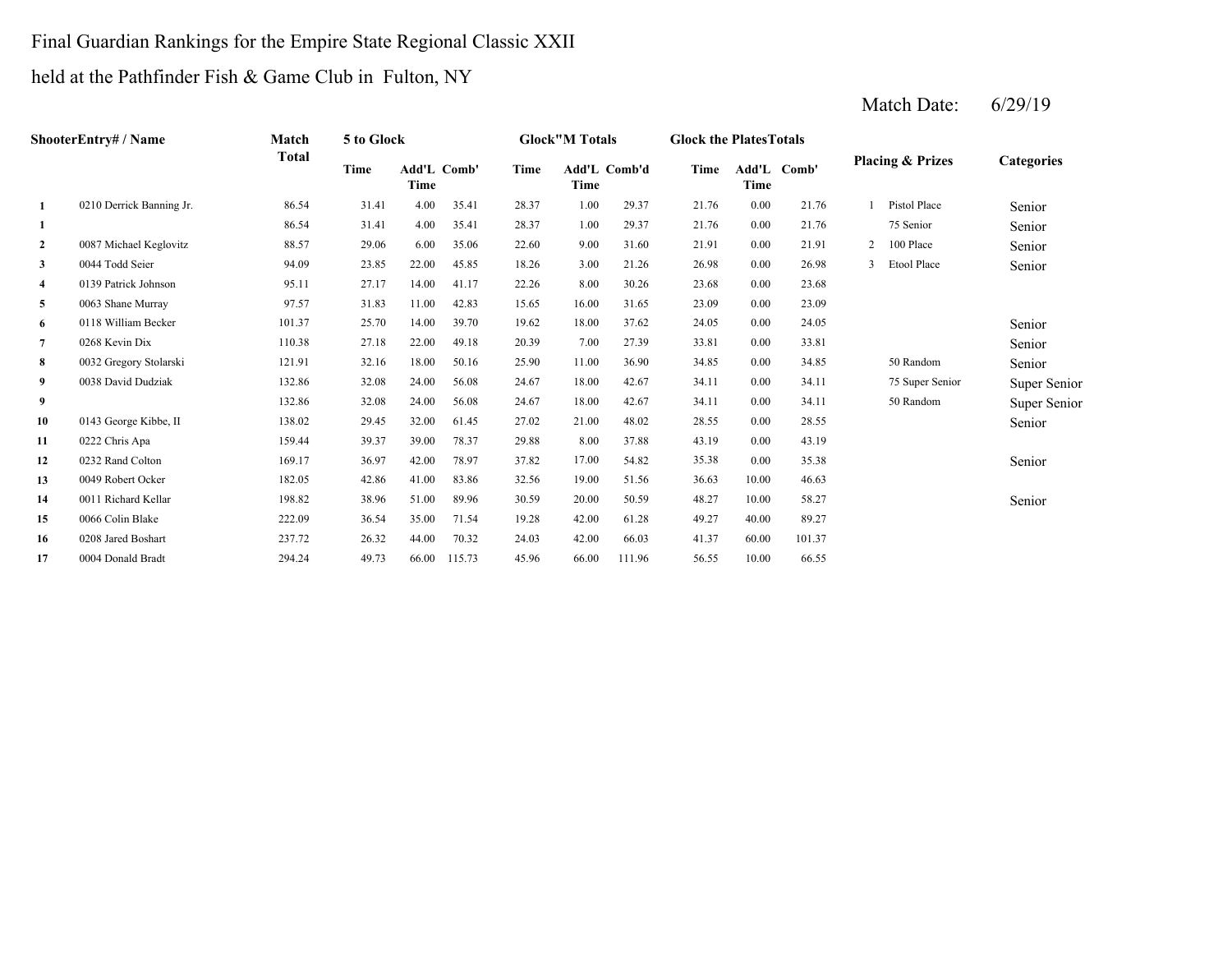# Final Heavy Metal Rankings for the Empire State Regional Classic XXII

held at the Pathfinder Fish & Game Club in Fulton, NY

|                | <b>ShooterEntry#/Name</b> | Match        | 5 to Glock |                            |       |       | <b>Glock"M Totals</b> |       | <b>Glock the Plates Totals</b> |       |             |                |                             |
|----------------|---------------------------|--------------|------------|----------------------------|-------|-------|-----------------------|-------|--------------------------------|-------|-------------|----------------|-----------------------------|
|                |                           | <b>Total</b> | Time       | <b>Add'L Comb'</b><br>Time |       | Time  | Add'L Comb'd<br>Time  |       | Time                           | Time  | Add'L Comb' |                | <b>Placing &amp; Prizes</b> |
| $\mathbf{1}$   | 0249 Zachary Pugh*        | 69.17        | 19.68      | 17.00                      | 36.68 | 15.92 | 3.00                  | 18.92 | 13.57                          | 0.00  | 13.57       |                | 100 Place                   |
| $\overline{2}$ | 0108 Greg Snyder*         | 69.18        | 23.83      | 4.00                       | 27.83 | 16.57 | 6.00                  | 22.57 | 18.78                          | 0.00  | 18.78       |                |                             |
| 3              | 0059 Jim Montgomery*      | 70.71        | 27.30      | 5.00                       | 32.30 | 18.57 | 2.00                  | 20.57 | 17.84                          | 0.00  | 17.84       |                |                             |
| 4              | 0136 Scott Smith*         | 73.26        | 25.37      | 3.00                       | 28.37 | 19.29 | 6.00                  | 25.29 | 19.60                          | 0.00  | 19.60       |                |                             |
| 5              | 0199 Paul Hansen*         | 74.08        | 21.25      | 9.00                       | 30.25 | 19.85 | 6.00                  | 25.85 | 17.98                          | 0.00  | 17.98       |                |                             |
| 6              | 0003 Jessica Braun        | 82.06        | 31.63      | 2.00                       | 33.63 | 18.19 | 5.00                  | 23.19 | 25.24                          | 0.00  | 25.24       |                | Pistol Place                |
| $\overline{7}$ | 0126 William Becker       | 88.06        | 26.93      | 13.00                      | 39.93 | 22.64 | 3.00                  | 25.64 | 22.49                          | 0.00  | 22.49       | $\overline{c}$ | Etool Place                 |
| 8              | 0132 Darryl Swift*        | 105.57       | 23.27      | 26.00                      | 49.27 | 19.73 | 15.00                 | 34.73 | 21.57                          | 0.00  | 21.57       |                |                             |
| 9              | 0153 John Cole            | 111.36       | 27.99      | 19.00                      | 46.99 | 22.37 | 14.00                 | 36.37 | 28.00                          | 0.00  | 28.00       | 3              | Knife Place                 |
| 10             | 0114 Lloyd Jeffords       | 128.82       | 33.31      | 23.00                      | 56.31 | 29.41 | 14.00                 | 43.41 | 29.10                          | 0.00  | 29.10       |                | 50 Random                   |
| 11             | 0148 George Kibbe, II     | 133.40       | 33.13      | 26.00                      | 59.13 | 31.23 | 14.00                 | 45.23 | 29.04                          | 0.00  | 29.04       |                |                             |
| 12             | 0142 Patrick Johnson      | 148.62       | 27.96      | 24.00                      | 51.96 | 26.26 | 39.00                 | 65.26 | 31.40                          | 0.00  | 31.40       |                |                             |
| 13             | 0100 Joseph Harpst        | 159.75       | 36.32      | 39.00                      | 75.32 | 21.10 | 16.00                 | 37.10 | 47.33                          | 0.00  | 47.33       |                |                             |
| 14             | 0231 Kelly Colton         | 159.97       | 30.69      | 18.00                      | 48.69 | 30.07 | 39.00                 | 69.07 | 32.21                          | 10.00 | 42.21       |                | 50 Random                   |
| 15             | 0180 James Lombard*       | 169.43       | 48.45      | 25.00                      | 73.45 | 37.92 | 14.00                 | 51.92 | 44.06                          | 0.00  | 44.06       |                |                             |
| 16             | 0052 Robert Ocker         | 179.95       | 42.83      | 54.00                      | 96.83 | 33.43 | 14.00                 | 47.43 | 35.69                          | 0.00  | 35.69       |                |                             |
| 17             | 0043 David Dudziak        | 222.21       | 35.77      | 34.00                      | 69.77 | 28.44 | 13.00                 | 41.44 | 101.00                         | 10.00 | 111.00      |                |                             |
| 18             | 0256 Scott Sinnett        | 235.89       | 24.13      | 39.00                      | 63.13 | 26.19 | 39.00                 | 65.19 | 57.57                          | 50.00 | 107.57      |                |                             |
| 19             | 0026 Brian Schuerch*      | 317.55       | 24.46      | 67.00                      | 91.46 | 21.28 | 60.00                 | 81.28 | 64.81                          | 80.00 | 144.81      |                |                             |
|                |                           |              |            |                            |       |       |                       |       |                                |       |             |                |                             |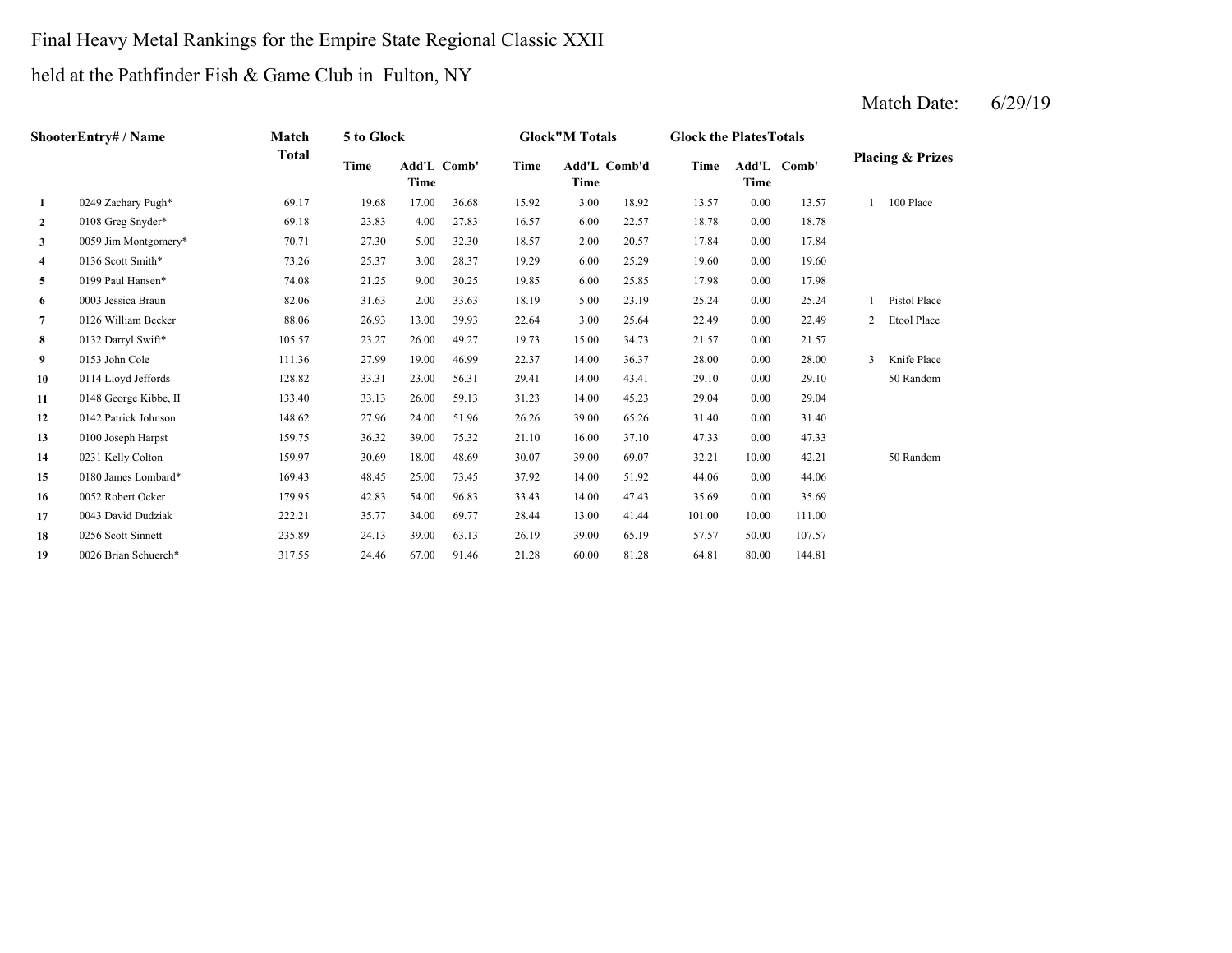Final Major Sub Rankings for the Empire State Regional Classic XXII held at the Pathfinder Fish & Game Club in Fulton, NY

|              | <b>ShooterEntry#/Name</b> | Match        | 5 to Glock |                            |       |       | <b>Glock</b> "M Totals      |       | <b>Glock the Plates Totals</b> |                     |        |                |                             |
|--------------|---------------------------|--------------|------------|----------------------------|-------|-------|-----------------------------|-------|--------------------------------|---------------------|--------|----------------|-----------------------------|
|              |                           | <b>Total</b> | Time       | <b>Add'L Comb'</b><br>Time |       | Time  | <b>Add'L Comb'd</b><br>Time |       | Time                           | Add'L Comb'<br>Time |        |                | <b>Placing &amp; Prizes</b> |
|              | 0245 Zachary Pugh*        | 42.24        | 11.77      | 4.00                       | 15.77 | 9.76  | 2.00                        | 11.76 | 14.71                          | 0.00                | 14.71  |                | 100 Place                   |
| $\mathbf{2}$ | 0134 Scott Smith*         | 45.61        | 13.95      | 1.00                       | 14.95 | 12.61 | 0.00                        | 12.61 | 18.05                          | 0.00                | 18.05  |                |                             |
| 3            | 0056 Jim Montgomery*      | 50.03        | 15.59      | 2.00                       | 17.59 | 11.45 | 3.00                        | 14.45 | 17.99                          | 0.00                | 17.99  |                | 50 Random                   |
| 4            | 0195 Paul Hansen*         | 65.96        | 18.08      | 1.00                       | 19.08 | 14.95 | 1.00                        | 15.95 | 20.93                          | 10.00               | 30.93  |                |                             |
| 5            | 0104 Greg Snyder*         | 67.52        | 13.19      | 3.00                       | 16.19 | 12.39 | 0.00                        | 12.39 | 18.94                          | 20.00               | 38.94  |                |                             |
| 6            | 0217 Michael Lape         | 77.83        | 14.31      | 12.00                      | 26.31 | 12.37 | 14.00                       | 26.37 | 25.15                          | 0.00                | 25.15  |                | 100 Place                   |
| 7            | 0145 George Kibbe, II     | 119.66       | 20.43      | 9.00                       | 29.43 | 16.09 | 2.00                        | 18.09 | 32.14                          | 40.00               | 72.14  | $\overline{2}$ | 75 Place                    |
| 8            | 0176 James Lombard*       | 126.34       | 25.86      | 24.00                      | 49.86 | 23.02 | 9.00                        | 32.02 | 44.46                          | 0.00                | 44.46  |                | 50 Random                   |
| 9            | 0205 Henry Bick           | 152.04       | 14.50      | 9.00                       | 23.50 | 14.02 | 13.00                       | 27.02 | 31.52                          | 70.00               | 101.52 | 3              | Etool Place                 |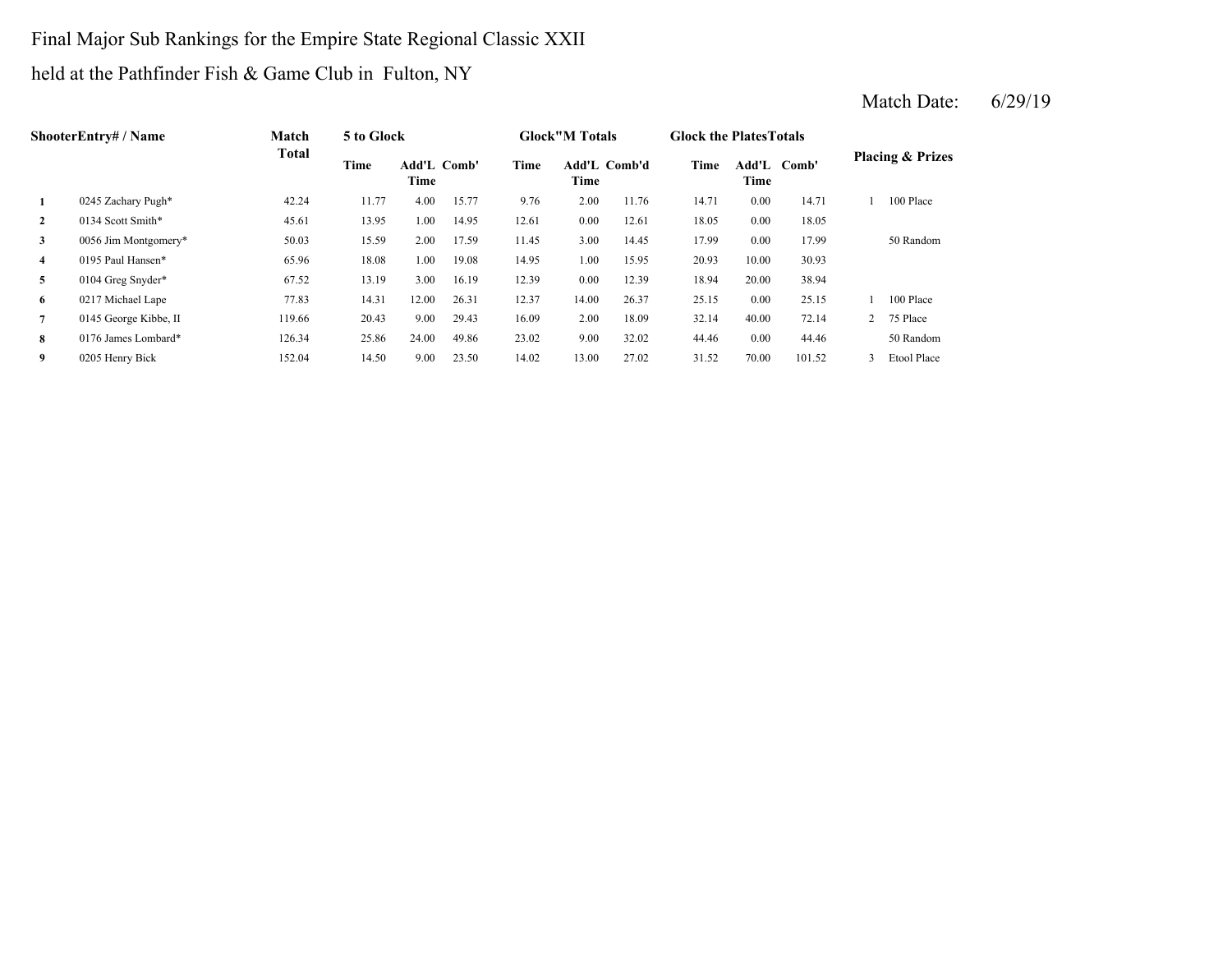# Final Master Stock Rankings for the Empire State Regional Classic XXII

held at the Pathfinder Fish & Game Club in Fulton, NY

|                | <b>ShooterEntry# / Name</b> | Match  | 5 to Glock |                     |        |        | <b>Glock"M Totals</b> |              | <b>Glock the Plates Totals</b> |       |             |   |                             |
|----------------|-----------------------------|--------|------------|---------------------|--------|--------|-----------------------|--------------|--------------------------------|-------|-------------|---|-----------------------------|
|                |                             | Total  | Time       | Add'L Comb'<br>Time |        | Time   | Time                  | Add'L Comb'd | Time                           | Time  | Add'L Comb' |   | <b>Placing &amp; Prizes</b> |
| 1              | 0267 Brian Harrison*        | 55.27  | 18.26      | 7.00                | 25.26  | 16.50  | 0.00                  | 16.50        | 13.51                          | 0.00  | 13.51       |   | Pistol Place                |
| $\overline{2}$ | 0198 Paul Hansen*           | 58.85  | 20.55      | 2.00                | 22.55  | 19.82  | 1.00                  | 20.82        | 15.48                          | 0.00  | 15.48       | 2 | 100 Place                   |
| 3              | 0107 Greg Snyder*           | 62.66  | 20.27      | 5.00                | 25.27  | 16.85  | 1.00                  | 17.85        | 19.54                          | 0.00  | 19.54       |   | Etool Place                 |
| 4              | 0248 Zachary Pugh*          | 66.38  | 19.47      | 9.00                | 28.47  | 16.08  | 8.00                  | 24.08        | 13.83                          | 0.00  | 13.83       |   |                             |
| 5              | 0263 Tim Rawcliffe          | 81.16  | 27.01      | 6.00                | 33.01  | 24.90  | 5.00                  | 29.90        | 18.25                          | 0.00  | 18.25       |   |                             |
| 6              | 0058 Jim Montgomery*        | 88.03  | 26.81      | 18.00               | 44.81  | 17.85  | 5.00                  | 22.85        | 20.37                          | 0.00  | 20.37       |   |                             |
| 7              | 0260 Glenn Meyer*           | 90.95  | 22.39      | 7.00                | 29.39  | 19.93  | 20.00                 | 39.93        | 21.63                          | 0.00  | 21.63       |   | 50 Random                   |
| 8              | 0093 James Thurston*        | 101.33 | 21.00      | 11.00               | 32.00  | 17.88  | 11.00                 | 28.88        | 30.45                          | 10.00 | 40.45       |   |                             |
| 9              | 0089 Michael Keglovitz      | 103.56 | 28.56      | 21.00               | 49.56  | 20.71  | 8.00                  | 28.71        | 25.29                          | 0.00  | 25.29       |   |                             |
| 10             | 0083 Lawrence Savino        | 122.42 | 24.85      | 24.00               | 48.85  | 17.89  | 26.00                 | 43.89        | 29.68                          | 0.00  | 29.68       |   |                             |
| 11             | 0215 Stephen Baran          | 141.51 | 18.58      | 58.00               | 76.58  | 17.31  | 23.00                 | 40.31        | 24.62                          | 0.00  | 24.62       |   |                             |
| 12             | 0179 James Lombard*         | 151.77 | 35.85      | 29.00               | 64.85  | 27.73  | 12.00                 | 39.73        | 47.19                          | 0.00  | 47.19       |   |                             |
| 13             | 0185 William Schwab         | 160.57 | 26.01      | 39.00               | 65.01  | 19.26  | 10.00                 | 29.26        | 46.30                          | 20.00 | 66.30       |   |                             |
| 14             | 0042 David Dudziak          | 167.56 | 32.17      | 9.00                | 41.17  | 26.16  | 7.00                  | 33.16        | 53.23                          | 40.00 | 93.23       |   |                             |
| 15             | 0074 James Friers           | 179.69 | 33.32      | 36.00               | 69.32  | 25.46  | 29.00                 | 54.46        | 35.91                          | 20.00 | 55.91       |   |                             |
| 16             | 0163 Alan Brooks Jr.*       | 244.28 | 18.76      | 35.00               | 53.76  | 114.47 | 50.00                 | 164.47       | 26.05                          | 0.00  | 26.05       |   | 50 Random                   |
| 17             | 0025 Brian Schuerch*        | 747.17 | 299.97     | 300.00              | 599.97 | 19.14  | 30.00                 | 49.14        | 58.06                          | 40.00 | 98.06       |   |                             |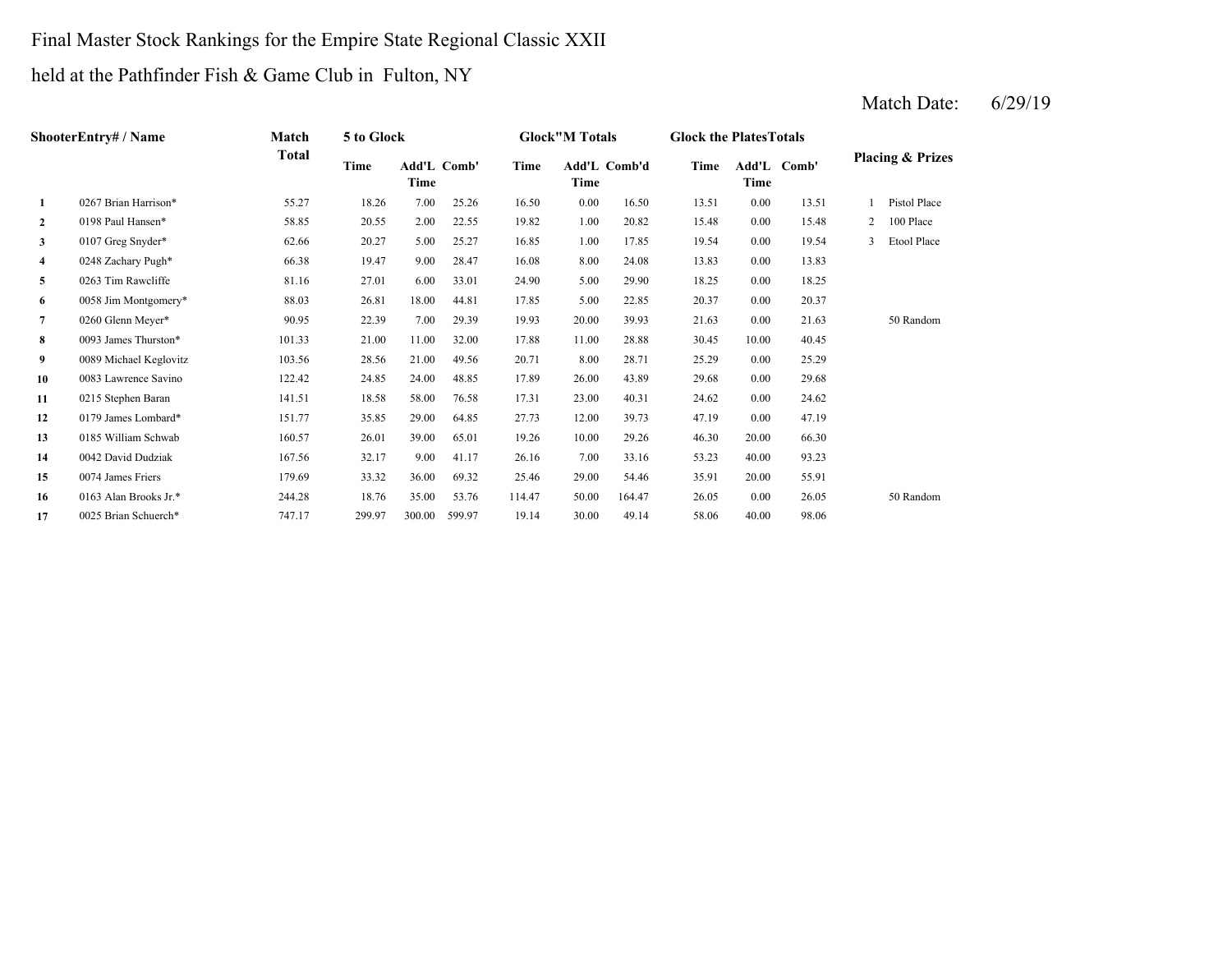## Final SubCompact Rankings for the Empire State Regional Classic XXII

held at the Pathfinder Fish & Game Club in Fulton, NY

|                | ShooterEntry# / Name      | Match        | 5 to Glock  |                            |        |       | <b>Glock"M Totals</b> |              | <b>Glock the Plates Totals</b> |       |             |                |                             |
|----------------|---------------------------|--------------|-------------|----------------------------|--------|-------|-----------------------|--------------|--------------------------------|-------|-------------|----------------|-----------------------------|
|                |                           | <b>Total</b> | <b>Time</b> | Add'L Comb'<br><b>Time</b> |        | Time  | Time                  | Add'L Comb'd | Time                           | Time  | Add'L Comb' |                | <b>Placing &amp; Prizes</b> |
| 1              | 0244 Zachary Pugh*        | 57.11        | 19.41       | 7.00                       | 26.41  | 15.73 | 2.00                  | 17.73        | 12.97                          | 0.00  | 12.97       |                |                             |
| $\mathbf{2}$   | 0194 Paul Hansen*         | 59.37        | 20.43       | 1.00                       | 21.43  | 19.07 | 1.00                  | 20.07        | 17.87                          | 0.00  | 17.87       |                |                             |
| 3              | 0264 Brian Harrison*      | 67.60        | 21.13       | 11.00                      | 32.13  | 17.02 | 1.00                  | 18.02        | 17.45                          | 0.00  | 17.45       |                |                             |
| 4              | 0133 Scott Smith*         | 79.52        | 27.12       | 9.00                       | 36.12  | 19.57 | 5.00                  | 24.57        | 18.83                          | 0.00  | 18.83       | 1              | Pistol Place                |
| 5              | 0055 Jim Montgomery*      | 81.25        | 25.17       | 10.00                      | 35.17  | 19.19 | 10.00                 | 29.19        | 16.89                          | 0.00  | 16.89       |                |                             |
| 6              | 0103 Greg Snyder*         | 82.56        | 20.41       | 17.00                      | 37.41  | 16.79 | 7.00                  | 23.79        | 21.36                          | 0.00  | 21.36       |                | 50 Random                   |
| $\overline{7}$ | 0171 Michael Hourihan     | 84.38        | 22.03       | 12.00                      | 34.03  | 18.01 | 9.00                  | 27.01        | 23.34                          | 0.00  | 23.34       | $\mathbf{1}$   | Pistol Place                |
| 8              | 0095 William Zaidel       | 93.52        | 22.05       | 22.00                      | 44.05  | 20.19 | 4.00                  | 24.19        | 25.28                          | 0.00  | 25.28       | 2              | 100 Place                   |
| 9              | 0160 Alan Brooks Jr.*     | 95.32        | 21.96       | 12.00                      | 33.96  | 15.86 | 25.00                 | 40.86        | 20.50                          | 0.00  | 20.50       |                |                             |
| 10             | 0090 James Thurston*      | 101.47       | 24.80       | 19.00                      | 43.80  | 20.84 | 9.00                  | 29.84        | 27.83                          | 0.00  | 27.83       |                |                             |
| 11             | 0130 Darryl Swift*        | 103.12       | 22.68       | 22.00                      | 44.68  | 20.59 | 13.00                 | 33.59        | 24.85                          | 0.00  | 24.85       |                |                             |
| 12             | 0211 Derrick Banning* Jr. | 107.99       | 29.89       | 19.00                      | 48.89  | 25.75 | 6.00                  | 31.75        | 27.35                          | 0.00  | 27.35       |                |                             |
| 13             | 0157 Josh Hungerford      | 111.57       | 28.55       | 13.00                      | 41.55  | 21.60 | 15.00                 | 36.60        | 33.42                          | 0.00  | 33.42       | $\overline{3}$ | 75 Place                    |
| 13             |                           | 111.57       | 28.55       | 13.00                      | 41.55  | 21.60 | 15.00                 | 36.60        | 33.42                          | 0.00  | 33.42       |                | 50 Random                   |
| 14             | 0045 Todd Seier           | 115.79       | 27.60       | 22.00                      | 49.60  | 19.37 | 21.00                 | 40.37        | 25.82                          | 0.00  | 25.82       |                |                             |
| 15             | 0048 Art Pluretti         | 118.21       | 19.07       | 25.00                      | 44.07  | 18.69 | 21.00                 | 39.69        | 24.45                          | 10.00 | 34.45       |                |                             |
| 16             | 0167 Jim Wheeler          | 120.11       | 23.78       | 36.00                      | 59.78  | 21.25 | 10.00                 | 31.25        | 29.08                          | 0.00  | 29.08       |                |                             |
| 17             | 0173 Christopher Hricik   | 122.63       | 30.19       | 29.00                      | 59.19  | 25.49 | 11.00                 | 36.49        | 26.95                          | 0.00  | 26.95       |                |                             |
| 18             | 0140 Patrick Johnson      | 128.24       | 30.79       | 15.00                      | 45.79  | 30.79 | 6.00                  | 36.79        | 35.66                          | 10.00 | 45.66       |                |                             |
| 19             | 0204 Henry Bick           | 133.87       | 26.39       | 34.00                      | 60.39  | 18.41 | 20.00                 | 38.41        | 35.07                          | 0.00  | 35.07       |                | Pistol Random               |
| 20             | 0230 Kelly Colton         | 134.15       | 28.35       | 23.00                      | 51.35  | 27.44 | 28.00                 | 55.44        | 27.36                          | 0.00  | 27.36       |                |                             |
| 21             | 0088 Michael Keglovitz    | 134.85       | 33.45       | 22.00                      | 55.45  | 26.83 | 20.00                 | 46.83        | 32.57                          | 0.00  | 32.57       |                |                             |
| 22             | 0065 Joseph Runfola       | 137.54       | 34.73       | 7.00                       | 41.73  | 31.83 | 28.00                 | 59.83        | 35.98                          | 0.00  | 35.98       |                |                             |
| 23             | 0175 James Lombard*       | 141.45       | 45.60       | 12.00                      | 57.60  | 32.09 | 6.00                  | 38.09        | 45.76                          | 0.00  | 45.76       |                |                             |
| 24             | 0033 Gregory Stolarski    | 165.65       | 31.51       | 35.00                      | 66.51  | 27.02 | 21.00                 | 48.02        | 51.12                          | 0.00  | 51.12       |                |                             |
| 25             | 0226 Steven Sheils        | 167.94       | 27.30       | 39.00                      | 66.30  | 26.80 | 32.00                 | 58.80        | 42.84                          | 0.00  | 42.84       |                |                             |
| 26             | 0039 David Dudziak        | 172.65       | 28.79       | 36.00                      | 64.79  | 30.00 | 13.00                 | 43.00        | 44.86                          | 20.00 | 64.86       |                |                             |
| 27             | 0220 Connor Miller        | 175.11       | 28.78       | 57.00                      | 85.78  | 24.57 | 28.00                 | 52.57        | 36.76                          | 0.00  | 36.76       |                |                             |
| 28             | 0219 Todd Miller          | 179.52       | 28.29       | 61.00                      | 89.29  | 22.58 | 15.00                 | 37.58        | 32.65                          | 20.00 | 52.65       |                | 50 Random                   |
| 29             | 0223 Chris Apa            | 181.70       | 33.32       | 45.00                      | 78.32  | 39.30 | 25.00                 | 64.30        | 39.08                          | 0.00  | 39.08       |                |                             |
| 30             | 0233 Rand Colton          | 188.93       | 39.69       | 33.00                      | 72.69  | 32.36 | 23.00                 | 55.36        | 50.88                          | 10.00 | 60.88       |                |                             |
| 31             | 0251 Gary Shaw            | 196.11       | 42.40       | 47.00                      | 89.40  | 32.86 | 16.00                 | 48.86        | 57.85                          | 0.00  | 57.85       |                | 50 Random                   |
| 32             | 0144 George Kibbe, II     | 206.52       | 31.78       | 31.00                      | 62.78  | 27.60 | 50.00                 | 77.60        | 46.14                          | 20.00 | 66.14       |                |                             |
| 33             | 0201 Matt Penrod          | 220.26       | 35.79       | 76.00                      | 111.79 | 36.02 | 19.00                 | 55.02        | 53.45                          | 0.00  | 53.45       |                |                             |
| 34             | 0228 Michael Tillotson    | 264.55       | 28.08       | 53.00                      | 81.08  | 24.31 | 47.00                 | 71.31        | 52.16                          | 60.00 | 112.16      |                | 50 Random                   |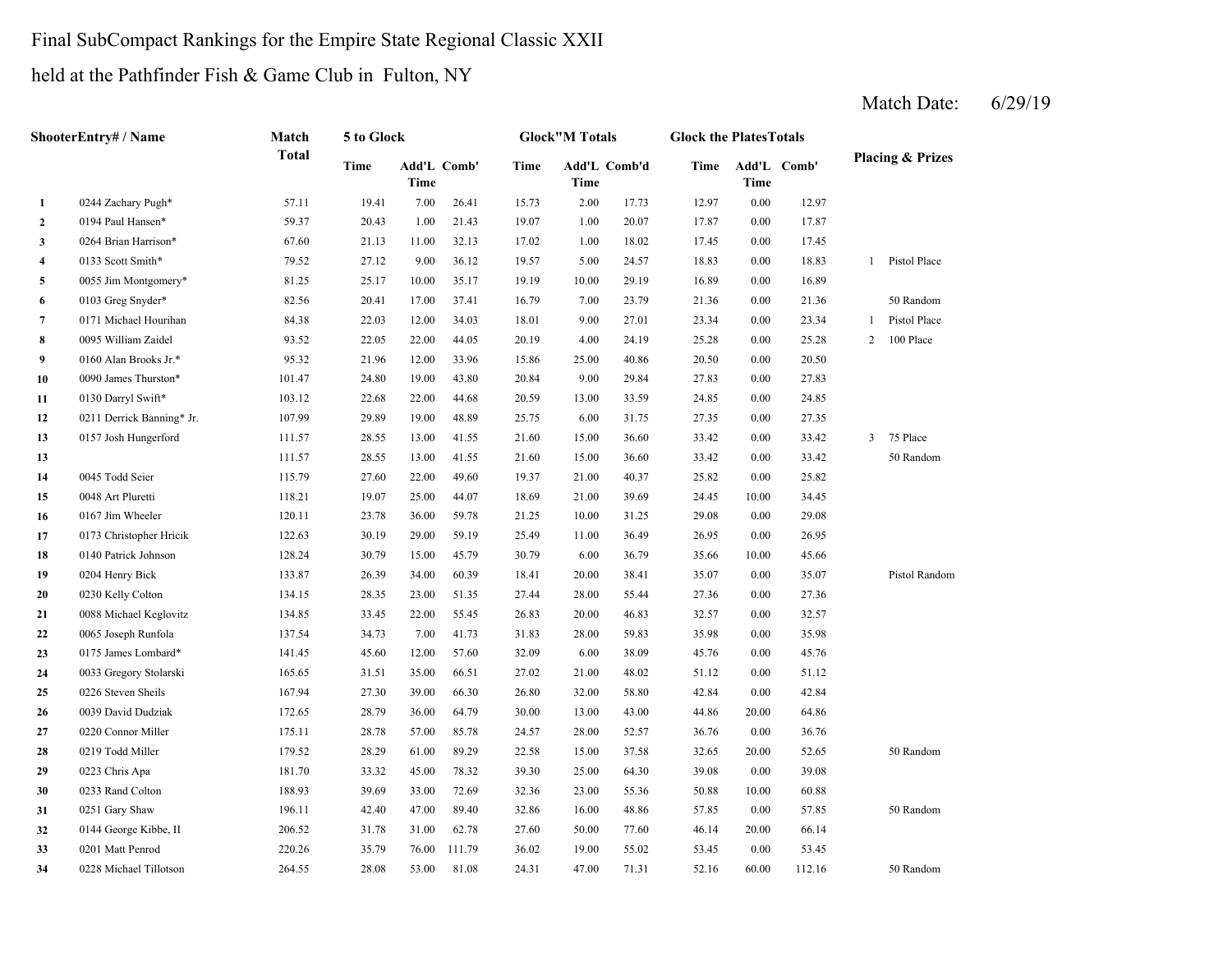### Final Unlimited Rankings for the Empire State Regional Classic XXII

held at the Pathfinder Fish & Game Club in Fulton, NY

**2** 2.00 12.29 0247 Zachary Pugh\* 49.83 19.15 1.00 20.15 15.39 17.39 0.00 12.29 **3**0106 Greg Snyder\* 50.62 17.37 3.00 20.37 13.36 5.00 18.36 11.89 **4**0.00 17.59 14.92 **5** 5.00 11.55 0009 Doug Dutcher\* 56.05 15.13 9.00 24.13 15.37 20.37 0.00 11.55 **6**0162 Alan Brooks Jr.\* 58.02 16.67 11.00 27.67 15.02 1.00 16.02 14.33 **7**0097 William Zaidel 61.74 20.49 6.00 26.49 17.46 3.00 20.46 14.79 **8**0135 Scott Smith\* 62.28 6.28 20.52 6.00 26.52 17.37 3.00 20.37 15.39 **9**0046 Todd Seier 64.42 20.55 7.00 27.55 14.32 3.00 17.32 19.55 **10** 3.00 16.86 0036 Christopher Miller 65.27 19.26 11.00 30.26 15.15 18.15 0.00 16.86 3 75 Place **11** 6.00 17.96 0131 Darryl Swift\* 71.48 18.62 13.00 31.62 15.90 21.90 0.00 17.96 **12** 5.00 20.06 0169 Jim Wheeler 77.26 20.10 15.00 35.10 17.10 22.10 0.00 20.06 **13** 5.00 20.51 0159 Josh Hungerford 79.69 22.70 13.00 35.70 18.48 23.48 0.00 20.51 **14**0259 Glenn Meyer\* 83.15 23.42 19.00 42.42 16.95 7.00 23.95 16.78 **15** 3.00 22.60 0092 James Thurston\* 84.40 22.44 18.00 40.44 18.36 21.36 0.00 22.60 **16** 1.00 23.70 0125 William Becker 85.43 25.34 16.00 41.34 19.39 20.39 0.00 23.70 **17** 3.00 17.89 0017 John Thompson 85.60 20.89 25.00 45.89 18.82 21.82 0.00 17.89 **18** 10.00 17.17 0129 Anthony Pluretti\* 87.86 18.05 25.00 43.05 17.64 27.64 0.00 17.17 **19**0006 Sean Craig 22.61 91.61 24.98 17.00 41.98 25.02 2.00 27.02 22.61 **20** 8.00 18.88 0258 Tamire McKenna 93.69 30.74 13.00 43.74 23.07 31.07 0.00 18.88 **21** 6.00 23.23 0239 Charles Lohmeyer Jr. 95.81 28.50 13.00 41.50 25.08 31.08 0.00 23.23 **22**2 0147 George Kibbe, II 101.13 33.53 8.00 41.53 25.51 4.00 29.51 30.09 0.00 30.09 **23**3 0122 Gerald Chamberlin 103.33 17.98 23.00 40.98 18.68 15.00 33.68 28.67 0.00 28.67 **24**4 0068 Colin Blake 26.83 2006 2010 103.61 22.62 13.00 35.62 18.16 23.00 41.16 26.83 **25**0209 Jared Boshart 117.38 26.84 30.00 56.84 22.06 10.00 32.06 28.48 **26**0080 Scott Sinnett 124.63 27.22 28.00 55.22 21.97 17.00 38.97 30.44 **27** 7.00 35.22 0041 David Dudziak 127.22 31.06 24.00 55.06 29.94 36.94 0.00 35.22 **28** 11.00 31.40 0071 Deborah Myers 127.47 33.30 20.00 53.30 31.77 42.77 0.00 31.40 **29** 11.00 33.72 0124 John Goddard 131.84 26.40 22.00 48.40 18.72 29.72 20.00 53.72 **30** 5.00 27.74 0051 Robert Ocker 142.06 33.45 43.00 76.45 32.87 37.87 0.00 27.74 **31** 30.00 22.22 0236 Matthew Bell 144.55 21.82 49.00 70.82 21.51 51.51 0.00 22.22 **32**2 0152 John Cole 148.66 26.21 19.00 45.21 23.52 23.00 46.52 36.93 **33**3 0120 Joseph Jerome 150.85 25.96 45.00 70.96 20.53 32.00 52.53 27.36 **34** 11.00 48.63 0178 James Lombard\* 151.35 45.25 15.00 60.25 **35** 38.00 38.52 0023 Brian Schuerch\* 163.44**ShooterEntry# / Name Match Total 5 to Glock Glock"M Totals Glock the PlatesTotals Placing & Prizes Time Add'L Time Comb' Time Add'L Comb'd Time Add'L Time Time Comb' 1**0266 Brian Harrison\* **43.48** 14.33 4.00 18.33 12.28 1.00 13.28 11.87 0.00 11.87 0106 Greg Snyder\* 50.62 17.37 3.00 20.37 13.36 18.36 0.00 11.89 1 Pistol Place 0197 Paul Hansen\* 55.50 19.99 3.00 22.99 17.59 17.59 0.00 14.92 0162 Alan Brooks Jr.\* 58.02 16.67 11.00 27.67 15.02 16.02 0.00 14.33 50 Random 0097 William Zaidel 61.74 20.49 6.00 26.49 17.46 20.46 0.00 14.79 1 Pistol Place 0135 Scott Smith\* 62.28 20.52 6.00 26.52 17.37 3.00 20.37 15.39 0.00 15.39 0046 Todd Seier 64.42 20.55 7.00 27.55 14.32 17.32 0.00 19.55 2 100 Place 0259 Glenn Meyer\* 83.15 23.42 19.00 42.42 16.95 23.95 0.00 16.78 0006 Sean Craig 91.61 24.98 17.00 41.98 25.02 27.02 0.00 22.61 0068 Colin Blake 103.61 22.62 13.00 35.62 18.16 23.00 41.16 26.83 0.00 26.83 0209 Jared Boshart 117.38 26.84 30.00 56.84 22.06 32.06 0.00 28.48 50 Random 0080 Scott Sinnett 124.63 27.22 28.00 55.22 21.97 38.97 0.00 30.44 31.47 42.47 0.00 48.63 20.00 56.93 52.53 0.00 20.32 45.00 65.32 21.60 27.36 4 20.32 45.00 65.32 21.60 38.00 59.60 38.52 0.00 38.52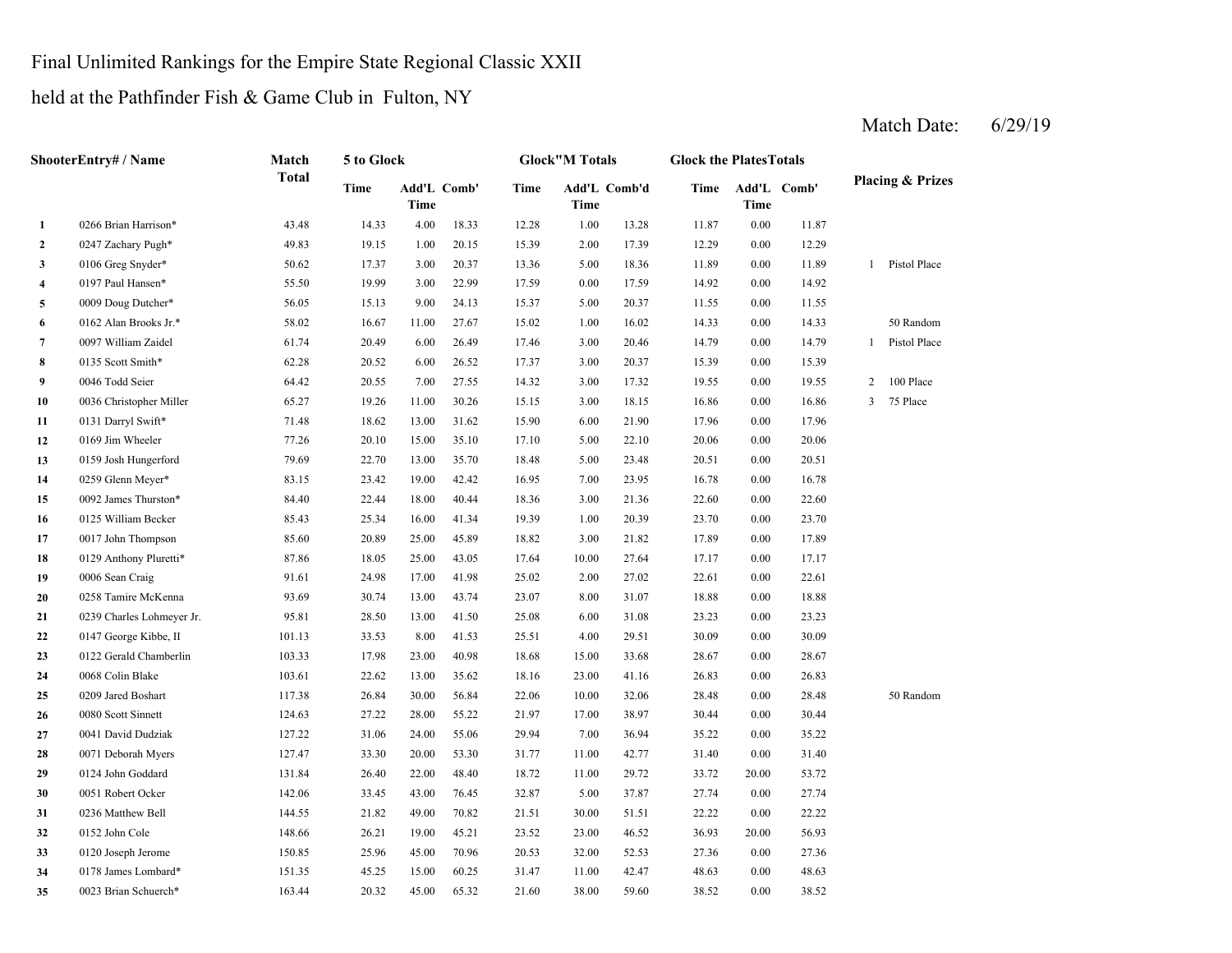| <b>ShooterEntry#/Name</b> |                         | Match        | 5 to Glock |                     |        | <b>Glock</b> "M Totals |                      |       | <b>Glock the PlatesTotals</b> |               |        |                             |
|---------------------------|-------------------------|--------------|------------|---------------------|--------|------------------------|----------------------|-------|-------------------------------|---------------|--------|-----------------------------|
|                           |                         | <b>Total</b> | Time       | Add'L Comb'<br>Time |        | Time                   | Add'L Comb'd<br>Time |       | Time                          | Add'L<br>Time | Comb'  | <b>Placing &amp; Prizes</b> |
| 36                        | 0182 Terry Holbrook     | 180.91       | 49.83      | 15.00               | 64.83  | 41.56                  | 18.00                | 59.56 | 56.52                         | 0.00          | 56.52  |                             |
| 37                        | 0020 Bruce Weiner       | 186.26       | 35.39      | 30.00               | 65.39  | 26.75                  | 26.00                | 52.75 | 58.12                         | 10.00         | 68.12  | Pistol Random               |
| 38                        | 0271 John Parsons II    | 210.07       | 35.32      | 67.00               | 102.32 | 44.62                  | 21.00                | 65.62 | 42.13                         | 0.00          | 42.13  |                             |
| 39                        | 0207 John Pavel         | 291.44       | 32.74      | 32.00               | 64.74  | 30.17                  | 16.00                | 46.17 | 60.53                         | 120.00        | 180.53 |                             |
| 40                        | 0086 Nicholas Keglovitz | 310.70       | 27.24      | 48.00               | 75.24  | 33.42                  | 28.00                | 61.42 | 54.04                         | 120.00        | 174.04 |                             |
| 41                        | 0254 Bill Runions       | 319.20       | 42.98      | 32.00               | 74.98  | 33.87                  | 26.00                | 59.87 | 94.35                         | 90.00         | 184.35 |                             |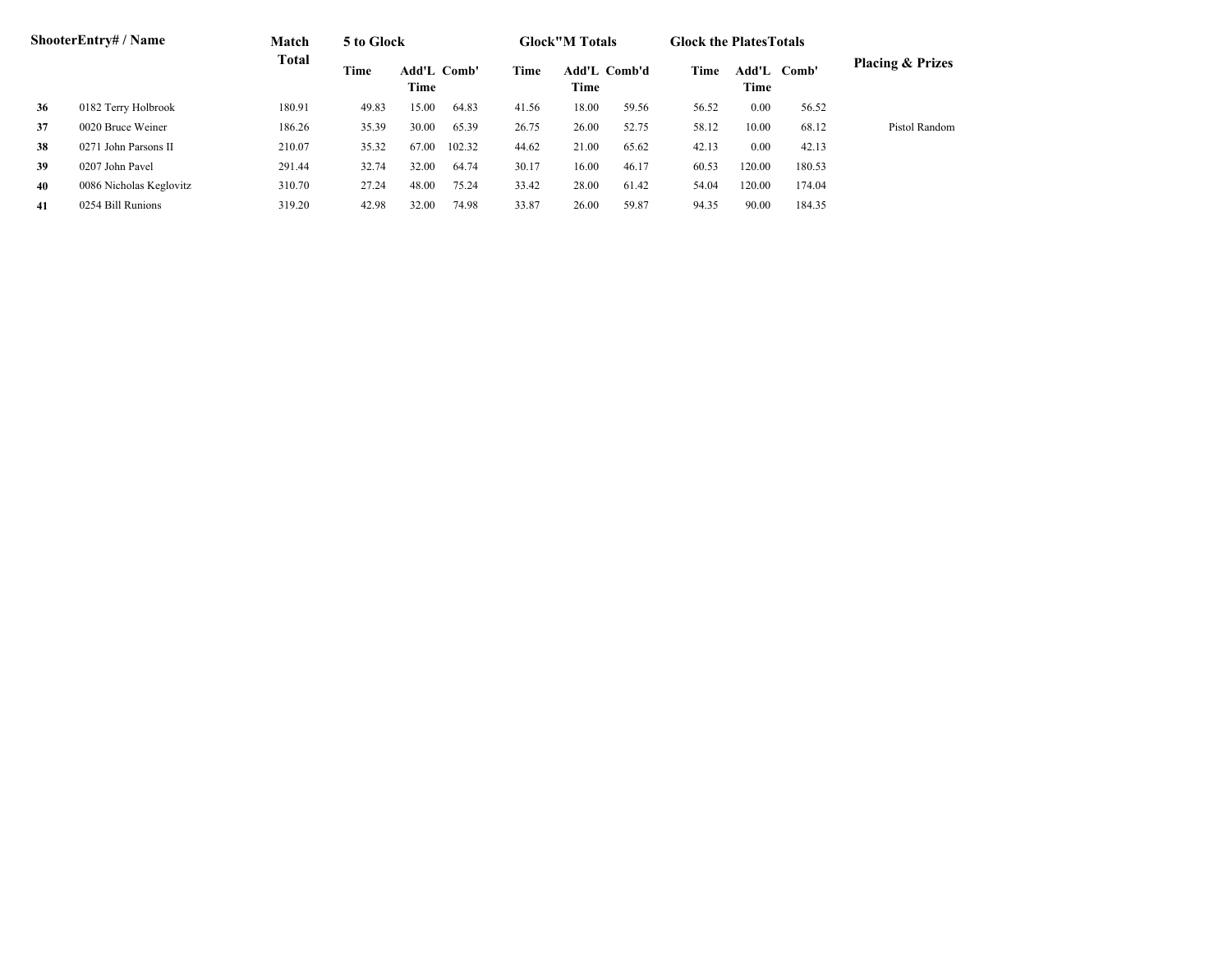### **Final Team Rankings for the Empire State Regional Classic XXII held at the Pathfinder Fish & Game Club in Fulton, NY**

| Civilian            |   |              |                       |                                                      |  |  |  |  |  |
|---------------------|---|--------------|-----------------------|------------------------------------------------------|--|--|--|--|--|
| <b>Standing</b>     |   | <b>Score</b> | <b>Team Name</b>      | <b>Team Members</b>                                  |  |  |  |  |  |
|                     |   |              |                       |                                                      |  |  |  |  |  |
|                     |   | 342.48       | So Awesome It Hurts   | Stephen Baran, Doug Hague, Connor Miller             |  |  |  |  |  |
|                     | 2 | 497.60       | <b>MCSS A-TEAM</b>    | Christopher Hricik, Bruce Weiner, Nicholas Keglovitz |  |  |  |  |  |
|                     |   |              |                       |                                                      |  |  |  |  |  |
| Guardian            |   |              |                       |                                                      |  |  |  |  |  |
| <b>Standing</b>     |   | <b>Score</b> | <b>Team Name</b>      | <b>Team Members</b>                                  |  |  |  |  |  |
|                     |   |              |                       |                                                      |  |  |  |  |  |
|                     |   | 493.06       | <b>Blue Line Crew</b> | Richard Kellar, Donald Bradt, Jessica Lewis          |  |  |  |  |  |
|                     |   |              |                       |                                                      |  |  |  |  |  |
| <b>Master Stock</b> |   |              |                       |                                                      |  |  |  |  |  |
| <b>Standing</b>     |   | <b>Score</b> | <b>Team Name</b>      | <b>Team Members</b>                                  |  |  |  |  |  |
|                     |   |              |                       |                                                      |  |  |  |  |  |
|                     |   | 348.84       | Team MCSS             | James Thurston*, Michael Keglovitz, Lawrence Savino  |  |  |  |  |  |
|                     |   |              |                       |                                                      |  |  |  |  |  |